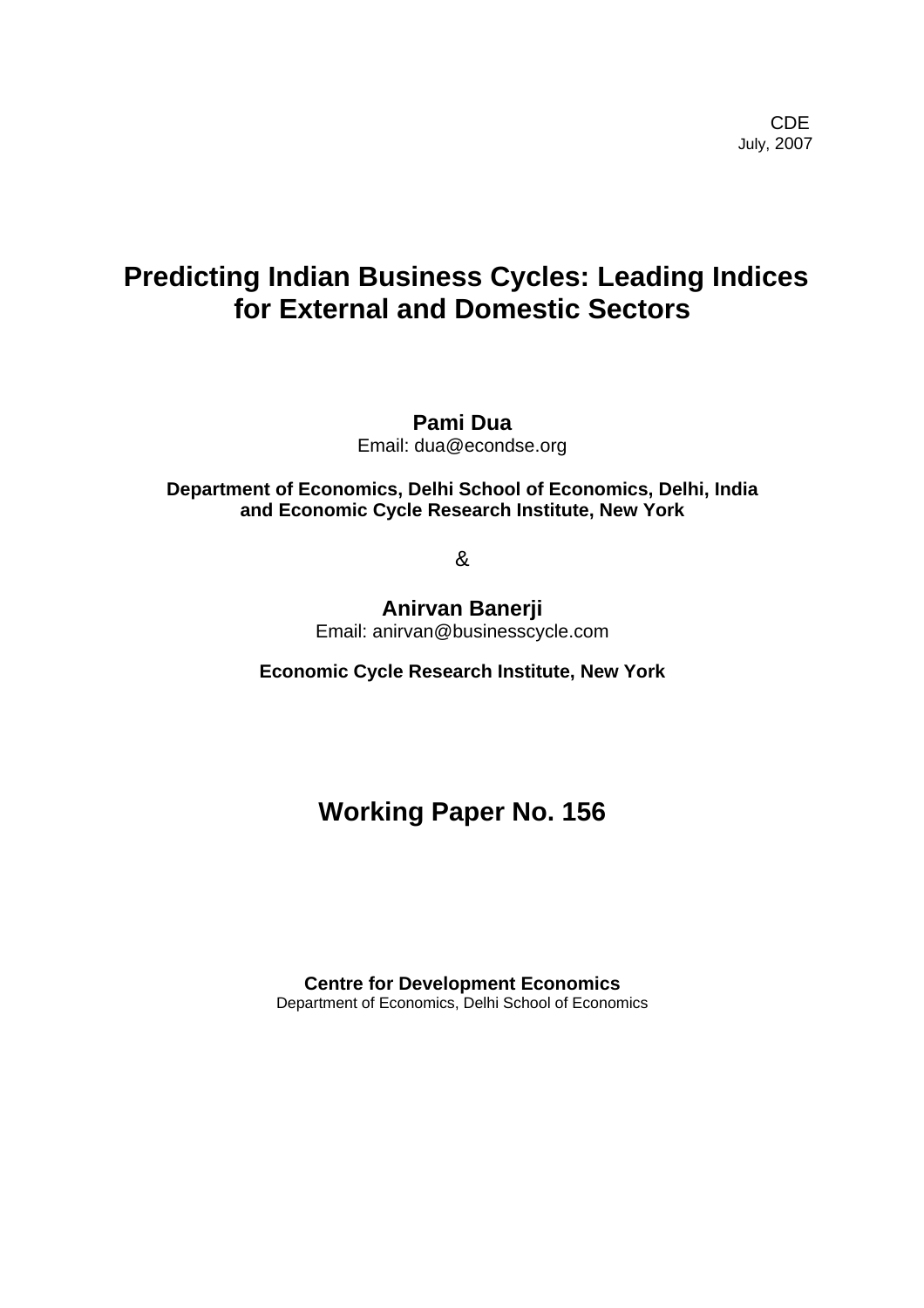## **Predicting Indian Business Cycles: Leading Indices for External and Domestic Sectors**

## *Pami Dua*

Department of Economics, Delhi School of Economics, Delhi, India and Economic Cycle Research Institute, New York

and

*Anirvan Banerji*  Economic Cycle Research Institute, New York

## **Abstract**

This paper evaluates the real-time performance of the growth rate of the DSE-ECRI Indian leading index for exports for predicting cyclical downturns and upturns in the growth rate of Indian exports. The index comprises the 36-country real effective exchange rate and leading indices of India's 17 major trading partners. Leading indices of India's major trading partners were developed at the Economic Cycle Research Institute and forecast the onset and end of recessions in overall economic activity in these economies. The results show that the realtime performance of the growth rate of the leading index of Indian exports has been creditable in the last seven years since its construction in 2001. In conjunction with the DSE-ECRI Indian Leading Index, designed to monitor the domestic economy, the exports leading index forms a sound foundation for a pioneering effort to monitor Indian economic cycles.

#### **Acknowledgments**

This paper is based in part on Dua and Banerji (2001b). We are grateful to the Development Research Group, Reserve Bank of India for providing support for that study. We are also grateful to Mi-Suk Ha and Sumant Kumar Rai for competent research assistance.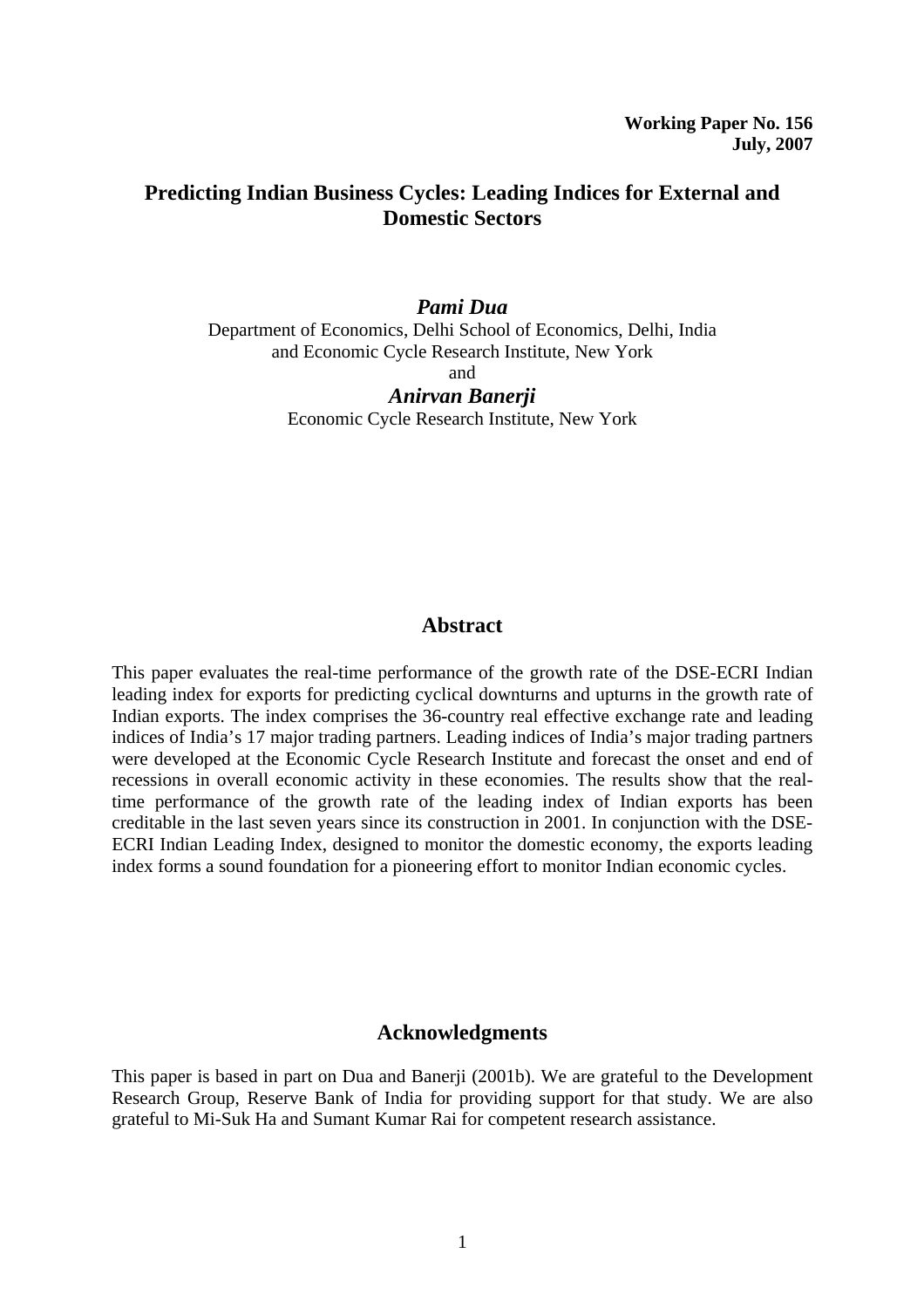#### *1. Introduction*

 $\overline{a}$ 

With greater globalization of the Indian economy, policy makers, businesses and financial analysts have been closely tracking the external sector, especially exports, which have grown significantly of late relative to GDP. Since exports growth affects fluctuations in overall economic growth, it is essential to employ an accurate and reliable tool for forecasting cycles in exports. In this paper we describe how a leading index of the domestic economy (Dua and Banerji, 2001a, 2004a) can be complemented by such a measure – the leading index for exports (Dua and Banerji, 2001b, 2004b) – whose growth rate can predict the timing of cyclical swings in the growth rates of real exports, price of exports, and the product of the two, the total value of exports. The leading index for exports was constructed using data from 1975 through 1998 and its real-time performance since its introduction in 2001 has also been creditable.

The leading indicator approach to business and economic forecasting is based on the premise that market-oriented economies experience cyclical fluctuations. The leading indicator approach predicts the timing of the cyclical upswings and downswings that make up the business cycle.

Since Indian exports are driven largely by the business cycles of other countries that are the export destinations, they are typically not in sync with the domestic Indian business cycle. Thus, the leading index of the domestic Indian economy (Dua and Banerji, 2001a, 2004a) constructed in the late 1990s should not be expected to be a good predictor of the external sector. Rather, a separate, specialized leading index was needed to forecast Indian exports cycles.

This paper discusses the performance of the growth rate of the Indian leading index for exports constructed in 2001 to forecast the cyclical swings in the growth rate of the total value of exports<sup>[1](#page-2-0)</sup>. Section 2 discusses the rationale and methodology of construction of the index. Section 3 describes the construction of the index and the turning points of its growth rate. Section 4 provides an evaluation of the predictive value of the growth rate of the index using lead profiles, i.e., a graphical depiction of the leads in strictly probabilistic terms, which aids meaningful comparisons between the index and the reference cycle. It also assesses the performance of the leading exports index in real time since its introduction in 2001. Using lead profiles, Section 5 evaluates the performance of the DSE-ECRI Indian Leading Index,

<span id="page-2-0"></span> $<sup>1</sup>$  In this paper we limit our analysis to the growth rate of total value of exports. Results for the growth rate of</sup> real exports and the price (unit value) of exports are available on request from the authors.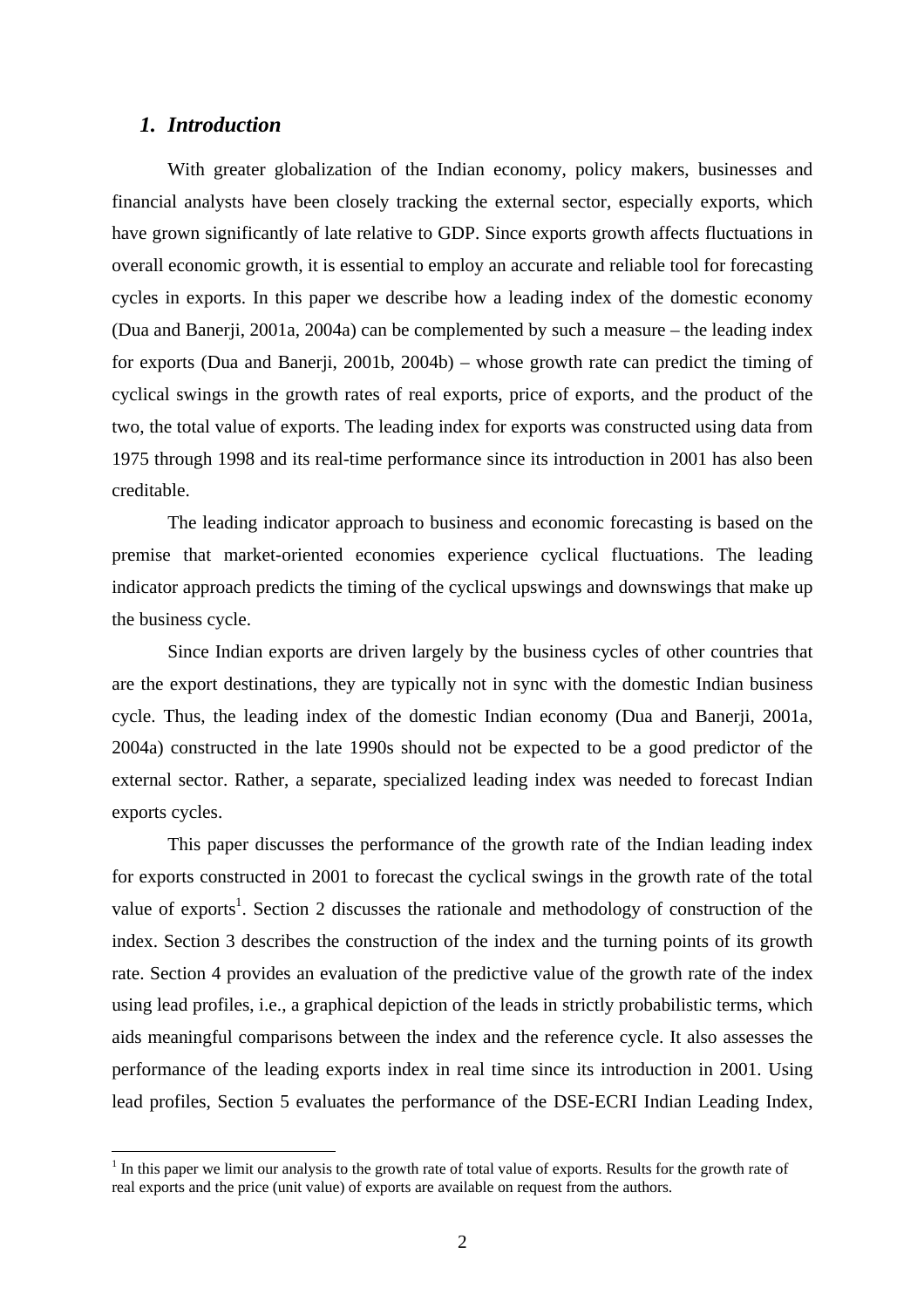both before and after liberalization, showing how the opening up of the economy significantly improved its performance. Section 6 summarizes and concludes the paper.

#### *2. Rationale and Methodology*

The construction of the leading index for exports is based on the premise that peaks and troughs in the business cycle and/or growth rate  $cycle<sup>2</sup>$  in the domestic economy are likely to influence imports from trading partners. For any economy, these cyclical upswings and downswings can be predicted by leading indices some months in advance, while long leading indices have leads that are a few months longer. These cyclical changes in domestic demand also influence the demand for imports. This implies that a leading index of a trading partner can provide useful information on exports of any exporting country. This notion can be extended to a group of countries importing goods from an exporting country. Thus, a weighted average of the leading indices of the importing countries can be used to predict fluctuations in the exporting country's exports (Moore, 1976; Klein and Moore, 1978, 1980).

In addition to cyclical fluctuations in the economies of a country's trading partners, exchange rate movements are also a vital harbinger of future exports. Of course, cyclical expansions in the trading partners' economies would herald an increase in the given country's exports. If, however, the value of its currency rises, the net impact on its exports will be blunted or offset by the erosion in price competitiveness. Therefore, exchange rate fluctuations must also be taken into account, along with cyclical factors in a country's trading partners, to accurately predict cyclical swings in exports.

Both the exchange rate index and the composite long-leading index<sup>[3](#page-3-1)</sup>, which have roughly similar lead times, have cyclical movements around a trend that determine the cyclical movements of future exports. Note, however, that the multi-country composite longleading index is itself a weighted average of several composite indices. The real exchange rate index represents a composite exchange rate and has completely different units from the leading index. The two therefore cannot be combined by simply using a weighted average. Instead, a composite index procedure is used that is especially designed to combine the movements of a number of such heterogeneous cyclical time series. Given the difference in

 $\overline{a}$ 

<span id="page-3-0"></span> $2<sup>2</sup>B$ usiness cycles are fluctuations in the level of aggregate economic activity while growth rate cycles are upswings and downswings in the growth rate of economic activity (Burns and Mitchell, 1946; Moore, 1982; Klein, 1998). These concepts are analysed in the Indian context in Dua and Banerji (1999, 2001a, 2004a) while Chitre (1982, 1986) based his analysis on cycles defined as alternating periods of above-trend and below-trend growth.  $\frac{3}{3}$  Long-leading indices have a longer lead compared to the conventional indices.

<span id="page-3-1"></span>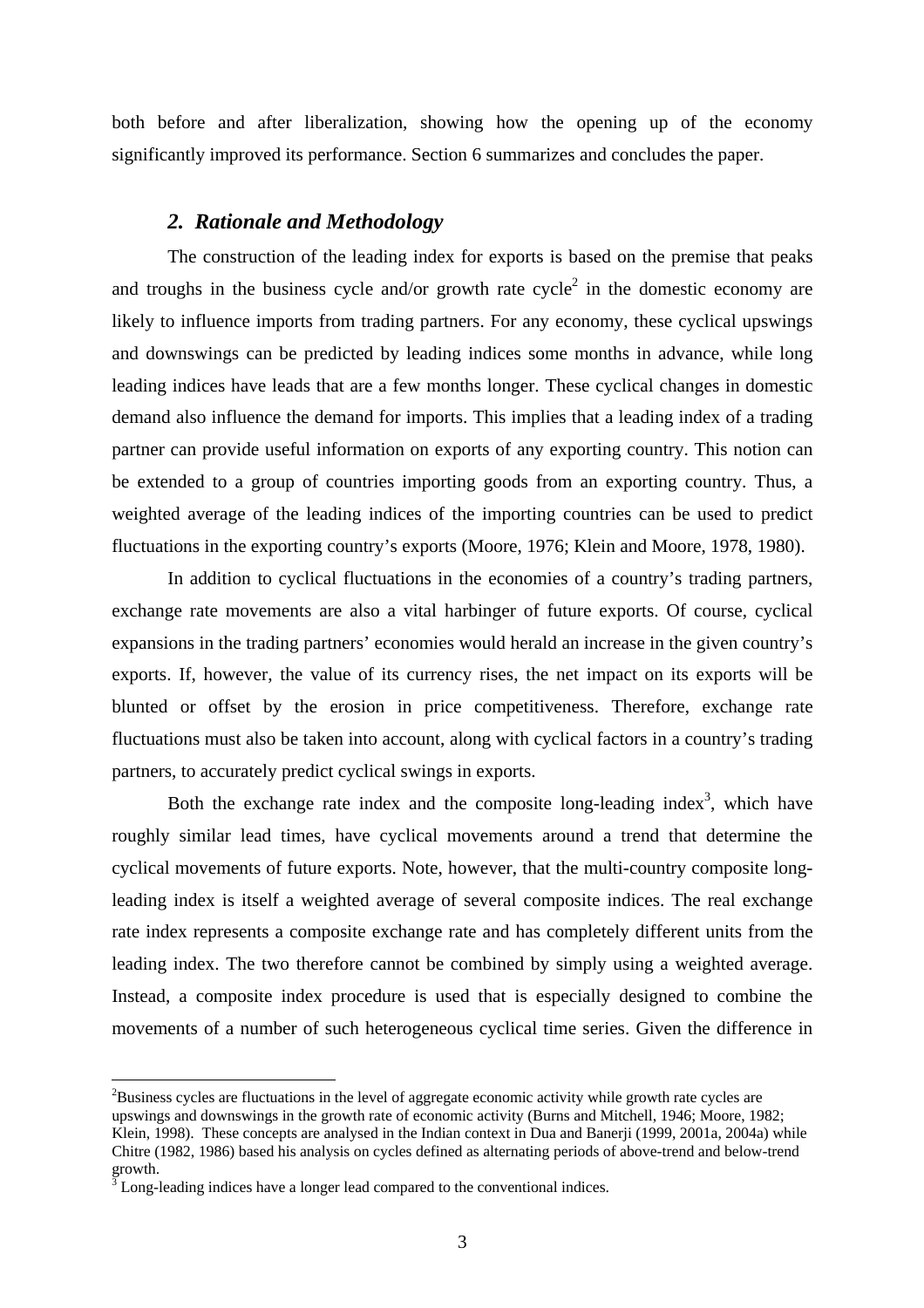units as well as the cyclical volatility of the exchange rate index and the composite leading index, it is important to ensure that the variable that moves in wide swings does not have a larger influence on the movements of the combined index than one which typically moves in narrow swings. This is achieved by standardization, i.e., adjusting the amplitudes of the two components by dividing each by its own historical cyclical volatility, in order to express the cyclical movement of each component in units of its own cyclical volatility. The two standardized components are then aggregated, and the trend and the amplitude of the combined series are adjusted to optimize cyclical performance.

To evaluate the predictive ability of the growth rate of the leading index for exports, a reference chronology that dates the downturns in the export sector is required. For this, a single or composite time series is used as the "target" variable and its turning points are determined. These turning points apply to contemporaneous economic activity. For a leading index to be useful, its turning points must precede those of the reference series. The first step in this analysis is therefore to determine the turning points of the reference series and the historical turning points of the leading index.

The methodology described above is applied to the Indian economy. Dua and Banerji (2001b) construct a leading index – used in level and growth forms – and evaluate it with reference to the levels and growth rates of three target variables – real exports, price of exports, and the product of the two, the total value of exports. The present paper summarizes the results with respect to the growth rate of the total value of exports and examines the outof-sample performance of the growth rate of the leading export index in predicting Indian exports growth in the years since the index was developed.

#### *3***.** *DSE-ECRI Leading Index for Indian Exports*

The leading index for the level of future Indian exports comprises the Real Effective Exchange Rate (REER) and a 17-country long leading index. The REER index (RBI, 1993) used is based on export weights and official exchange rates from January 1975 to February 1992 with base 1985=100. From March 1992, FEDAI indicative rates are used and the base moves to 1993-94=100.

The REER index is basically the weighted average of the bilateral nominal exchange rates of the home currency in terms of foreign currencies adjusted by domestic to foreign relative local-currency prices. The exchange rate of a currency is expressed as the number of units of Special Drawing Rights (SDRs) that equal one unit of the currency (SDRs per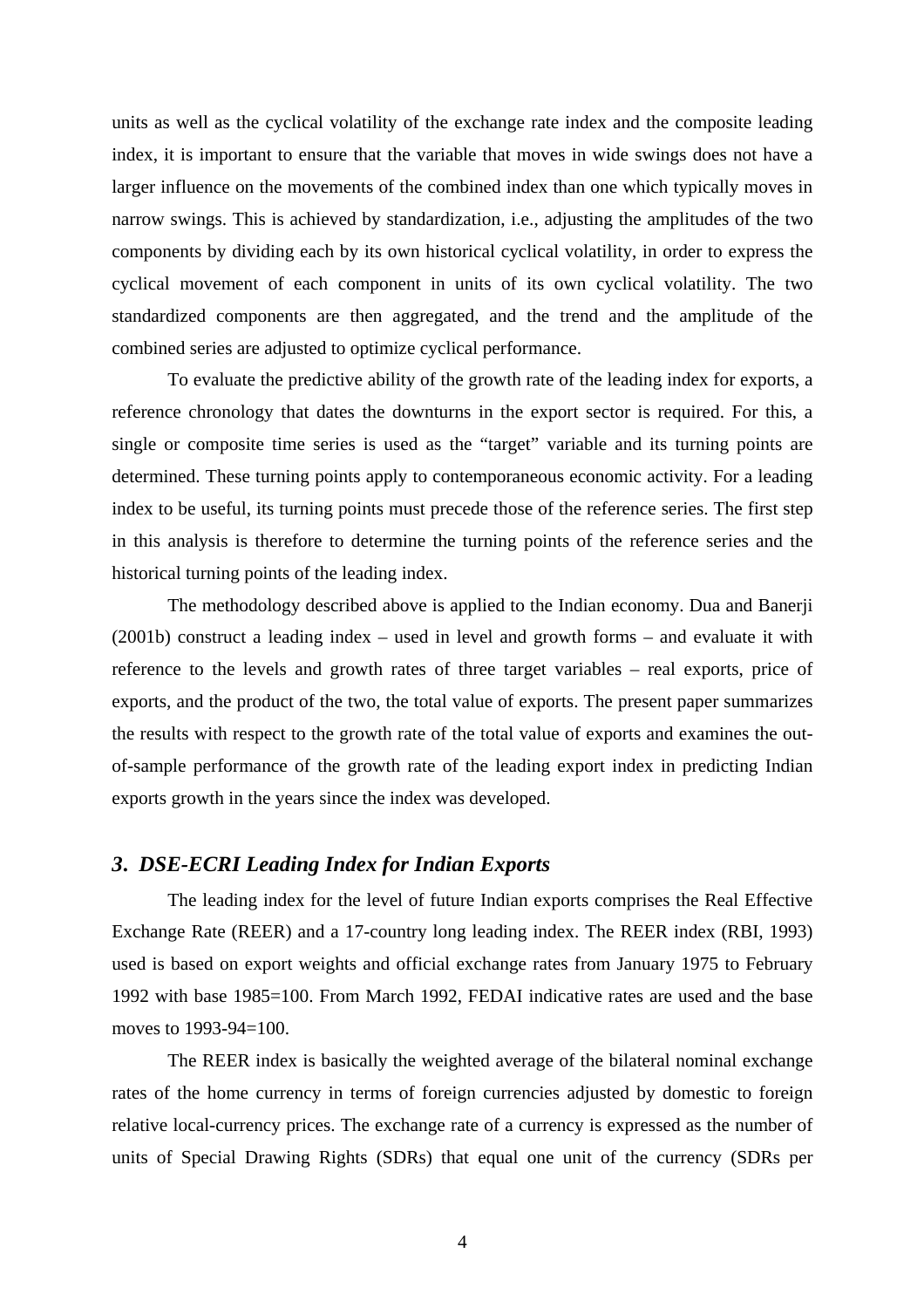currency). A fall in the exchange rate of the rupee against SDRs therefore represents a depreciation of the rupee relative to the SDR. Similarly, a rise in the exchange rate represents appreciation of the rupee. The NEER and REER indices are based on bilateral export weights and total trade (exports plus imports) weights. The number of countries used is 36 that represent 65%-70% of total exports/trade during 1975 and 1991. Given that 36 countries are used, the weights are normalized accordingly for constructing REER and NEER indices for India. The large number of countries smoothens out the year-to-year variations in the share of any country and ensures that the pattern of trade is representative over a long span of time.

The 17-country index is a weighted average of the Economic Cycle Research Institute (ECRI) long leading indices for 17 economies that trade with India. The 17 countries are the U.S., Canada, Mexico, Germany, France, the U.K., Italy, Spain, Switzerland, Austria, Sweden, South Africa, Japan, Korea, Taiwan, Australia and New Zealand, which collectively account for about half of India's total exports. The weights used in the 17-country long leading index are the percentages of India's exports accounted for by each of these countries in 1995, according to the IMF's Direction of Trade Statistics.

The growth rate in the leading exports index is used to predict movements in the growth rate in exports. The economic rationale is simple. The leading exports index has two basic components – the exchange rate, which determines price competitiveness, and the 17 country long leading index covering the export markets, which determines the cyclical movement of demand in the consuming countries. It follows that both these variables predict the movements in exports.

Our analysis focuses on the growth rate of the leading index to predict the growth rate of the total value of exports. The reference chronology of the exports growth rate is determined using the procedure described in the previous section. The turning points are evaluated relative to those of the leading index. An update of results from Dua and Banerji (2001b) using data through the end of 2005 are reproduced in Table 1, which shows the leads/lags between the growth rates of the exports leading index and Indian exports. The main findings were as follows.

Downswings in the growth rate of nominal exports are shown as the periods from a peak to the following trough, and the corresponding periods marked off by shaded areas (Figure 1). The growth rate of the leading index led the growth rate of the total value of exports at 100% of peaks and troughs, with the average lead being 8 months at peaks and 11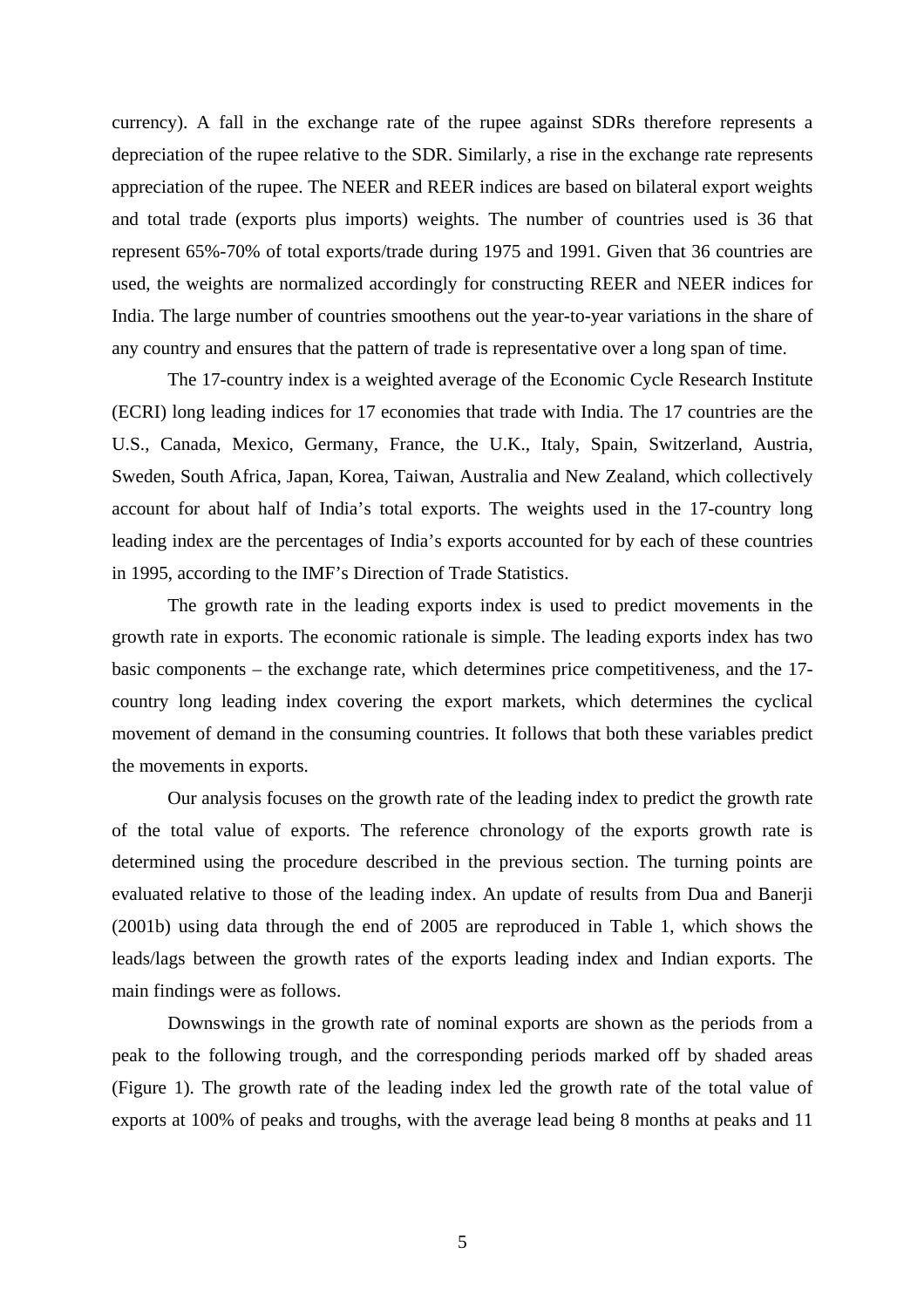months at troughs (Table  $1$ )<sup>[4](#page-6-0)</sup>. This is similar to the results reported in the earlier study (2001a) using data from 1975 through 1998. Thus the index has retained its leading property in the  $21<sup>st</sup>$  century, when data is extended to include additional 7 years compared to the earlier study.

## *4. Evaluation of the Leading Exports Index: Lead Profiles*

The hallmark of a cyclical leading indicator is the property that its cyclical turning points lead cyclical turning points in the economy. However, there are no well-known methods to test whether these leads are statistically significant. Furthermore, the leading index for exports covers a small number of cycles. Thus the evaluation of its cyclical leads at turning points by parametric statistical methods is not easy. The need to make a heroic assumption that the probability distribution of the leads has a standard functional form also precludes the use of parametric tests of statistical significance. The solution is a series of non-parametric statistical tests, which yield the lead profile (Banerji, 2000).

The lead profile is a graphical depiction of the leads in strictly probabilistic terms, which aids meaningful comparisons between two indices or an index and the reference cycle. It can be graphically represented in bar charts or "lead profile charts". The question answered by this chart is whether the difference between the leads of the two indices (or an index and the reference cycle) is statistically significant. The procedure underlying the charts is described in detail in the appendix.

The advantage of lead profile charts is that these use as input just the information on the length of the leads at each turning point. However, by gleaning statistical inferences from the data rather than relying solely on averages, and by displaying the results graphically, they afford additional insights into the significance of leads.

Figure 2 shows the lead profile of the Indian exports leading index growth rate against the growth rate of the total value of exports and is based on the leads shown in Table 1. The first bar represents a test of the null hypothesis that the lead of the composite index is zero months, against the alternative that it is greater than zero, i.e. at least one month. Analogously, the second bar represents another test, of the null hypothesis that the lead is one month, against the alternative that it is greater, i.e., at least two months. Figure 2 shows that the null hypothesis of zero lead can be decisively rejected, and, in fact, the confidence level is well over 99% for leads up to 5 months, and over 95% for leads up to 7 months.

 $\overline{a}$ 

<span id="page-6-0"></span><sup>&</sup>lt;sup>4</sup> The performance of the growth rate of the leading index is also creditable in anticipating turning points in the growth rates of the quantum index of exports and unit value of exports.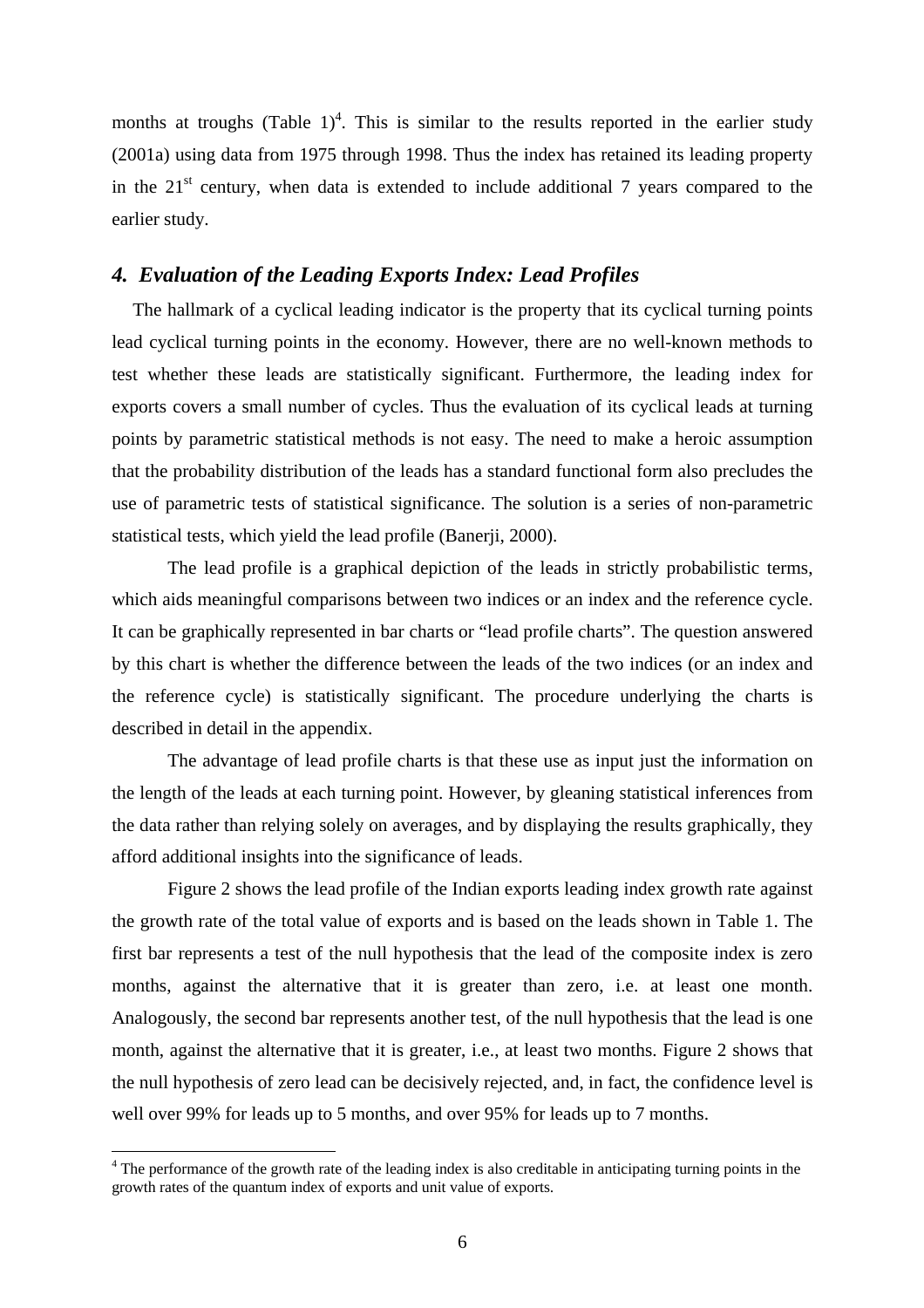On the basis of these lead profiles, we conclude that the Indian exports leading Index growth rate had a statistically significant lead at cyclical turning points of the growth rate of the total value of exports.

#### *5. The DSE-ECRI Leading Index of the Indian Economy*

The DSE-ECRI Leading Index of the Indian economy was designed to monitor the domestic economy (Dua and Banerji, 2001a, 2004), before the Indian leading exports index was constructed. The two leading indexes were designed with a view that they would jointly be able to provide the outlook for the domestic economy and exports, respectively.

The construction of the domestic leading index was based not so much on statistical data fitting, but on an understanding of the fundamental drivers of the business cycle, based on the decades of business cycle research conducted around the world over many decades by the ECRI researchers. This research had helped identify good predictors of the business cycle that continued to work robustly in country after country, despite structural differences. The application of this approach in India resulted in a poor track record in the period before 1991, when the economic processes that underpin the business cycle were probably deformed by the market distortions that then characterised the Indian economy. Starting in 1991, however, as a more market-oriented economy emerged, the performance of the leading index improved dramatically.

Figure 3 shows the lead profile of the DSE-ECRI Indian leading index growth rate against the Indian growth rate cycle before 1991. It shows that the null hypothesis of zero lead cannot be rejected, and, in fact, the confidence level, at a little over 20%, does not even come close to the threshold of 95%, or even 90%.

In contrast, Figure 4 shows the lead profile of the DSE-ECRI Indian leading index growth rate against the Indian growth rate cycle since 1991. It shows that the null hypothesis of zero lead is rejected at a confidence level over 95%. In fact, the confidence level remains above 90% for a lead of at least two months.

On the basis of these lead profiles, we conclude that the DSE-ECRI Indian leading index growth rate had no statistically significant lead over the Indian growth rate cycle before 1991. In fact, it led at only 41% of turning points, exhibiting an average *lag* of two months.

But, in line with business cycle theory, as soon as a market-oriented economy began to emerge, the performance of the same leading index improved dramatically. Since 1991, it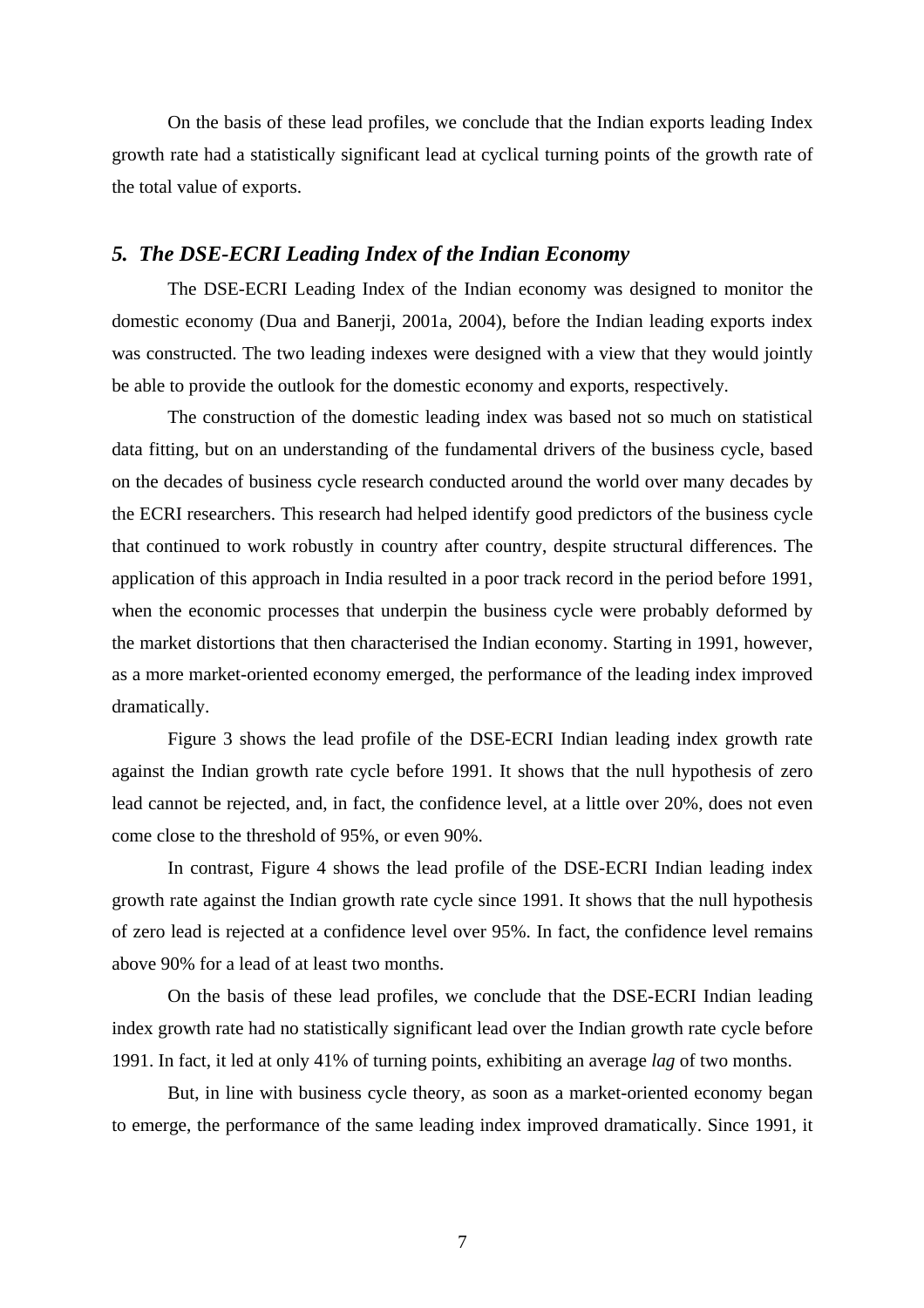has led at 82% of turning points, with an average *lead* of two months. In fact, as the lead profile shows, it had a statistically significant lead of at least two months.

These results testify to the commendable real-time performance of the DSE-ECRI leading index since its creation in 2000. They also underscore the difficulty inherent in creating a leading index based on past performance alone in a fast-changing economy such as India. Rather, the Indian experience suggests that the creation of a leading index that is robust to structural shifts should be rooted primarily in an understanding of the key drivers of the business cycle that are remarkably constant in different countries and at different times in their economic history.

#### *6. Summary and Conclusions*

The findings of the study indicate that the growth rate of the DSE-ECRI leading index for exports leads the growth rate of Indian exports. The results are also robust in two senses; first, the standard deviations of the leads are typically low; also, the index growth rate continued to lead cyclical turning points in exports growth in real time, after its original development.

The lead profile analysis showed that the lead profile of the leading index of exports vs. the reference cycle of the growth rate of exports performed well. The construction of the leading index for exports in the past was beset with data limitations and other problems experienced by a developing country dominated by the public sector and import-substituting industrialisation. Nevertheless, the growth rate of the index performed reasonably well both in the "in-sample" period and the real-time "out-of-sample" period.

In the bigger picture, this exports leading index, while valuable in its own right, should also be used as a vital complement to the DSE-ECRI Indian Leading Index (Dua and Banerji, 2001b) designed to predict peaks and troughs in Indian growth rate cycles. This latter leading index had a poor historical record until the early 1990s, but its performance improved dramatically since that point, as economic liberalisation took hold. This is a telling point, because leading indicators should be expected to work only in market-oriented economies, which India has apparently become since the early 1990s, given the performance of the domestic leading index. The leading index has also shown impressive real-time performance, having been regularly available on a monthly basis since 2000, and in the public domain since 2001.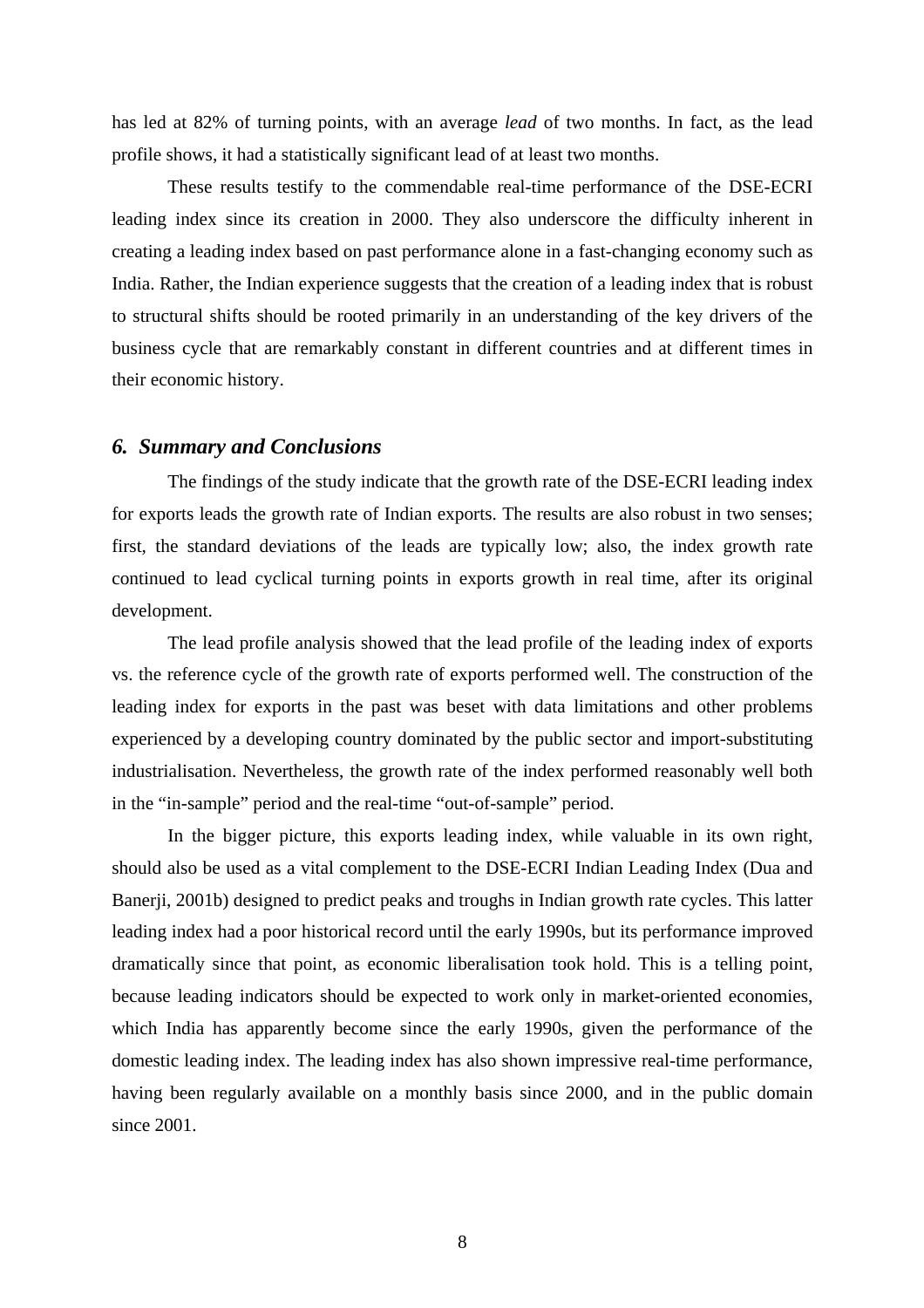The vital point to note is that both of these leading indices, which have been available roughly since the turn of the century, have already shown their value through worthy realtime track records. This is in sharp contrast to most leading indices, which tend to be good at "predicting" past turning points, but are unable to do so "out of sample" and especially in real time. This proven performance should enhance confidence in the worth of the pair of leading indices discussed in this paper.

With cycles in the domestic and external sectors unlikely to move in sync, and exports becoming increasingly vital to India, the DSE-ECRI Indian Leading Index and the Indian Leading Exports Index, in tandem, should be able to provide accurate forecasts of cyclical turning points for the domestic economy and exports, respectively. The robustness of these leading indexes is already clear from their real-time performance in the  $21<sup>st</sup>$  century. It is to be hoped, therefore, that this pioneering work will form a sound basis for the monitoring of Indian economic cycles in the years to some.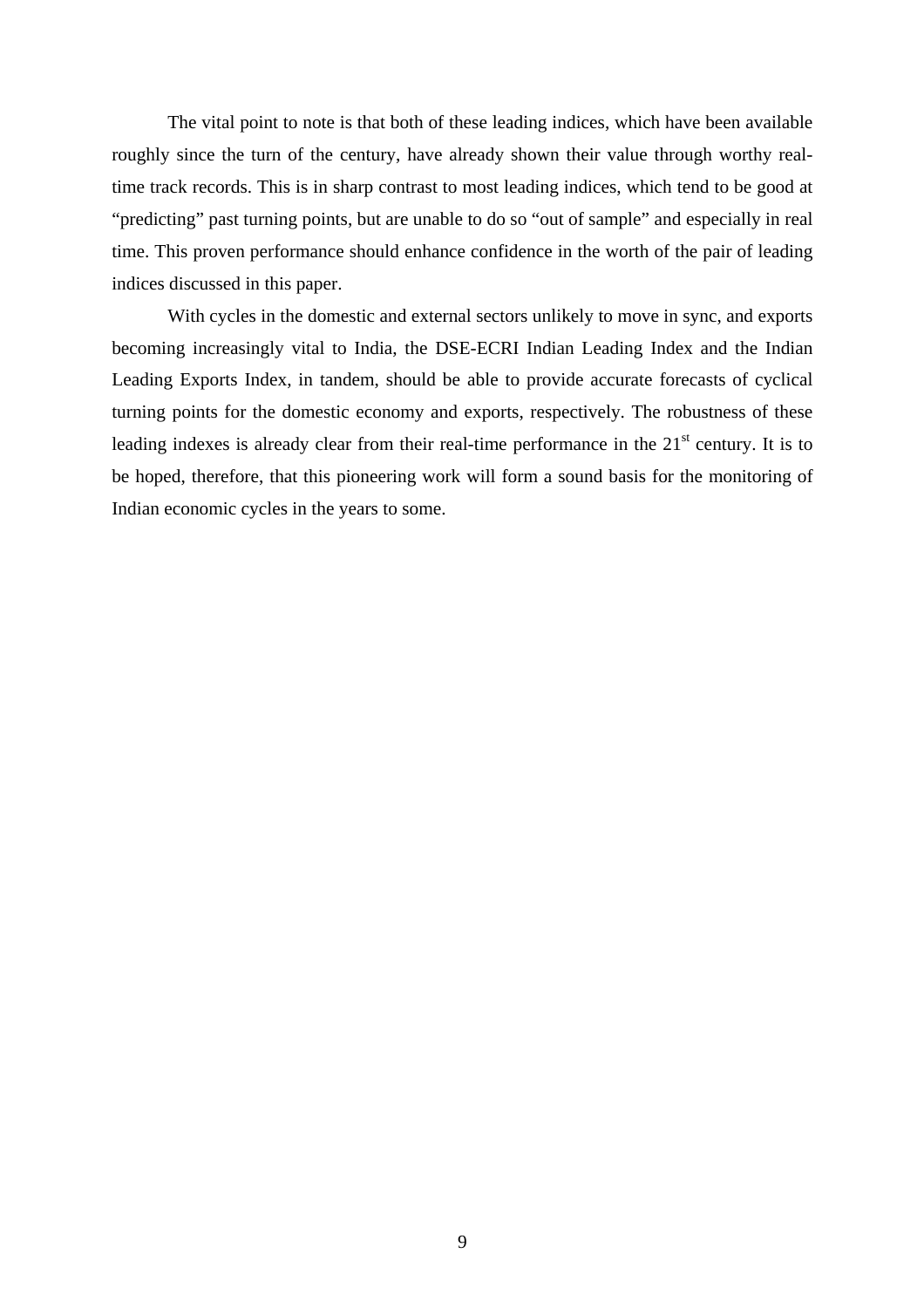## **Appendix**

This appendix describes the concept and construction procedure of the lead profile to evaluate leading indicators (see Banerji, 2000).

# *Evaluation of a Leading Indicator: The Lead Profile Testing for Cyclical Leads*

It has long been recognized that leading indicators can be a valuable forecasting tool for forecasting cyclical turning points. They have, however, not always been properly evaluated. One method of evaluating leading indicators that has gained some popularity in recent years is the Granger causality test. It is thus interesting to note what Granger and Newbold (1986) have to say about the difficulty of evaluating the index of leading indicators:

> *"The index of leading indicators has become a widely quoted and generally trusted forecasting tool. However, it has been rather misinterpreted. The index is intended only to forecast the timing of turning points and not the size of the forthcoming downswing or upswing nor to be a general indicator of the economy at times other than near turning points. Because of this, evaluation of the index of leading indicators by standard statistical techniques is not easy."*

This difficulty in evaluation has often led to flawed assessments of the performance of leading indicators, not necessarily based on their ability to anticipate turning points. Part of the problem has been a lack of familiarity with the standard methods of identifying turning points. Yet, since leading indicators are meant primarily to forecast business cycle turning points, the identification of turning points in time series is a *sine qua non* for an appropriate evaluation of their forecasting performance. In fact, an objective algorithm for turning point identification, based on a systematic codification of the judgmental procedures used for decades at the NBER, was devised almost three decades ago (Bry and Boschan, 1971), shortly after the creation of the index of leading indicators. The Bry-Boschan procedure has certainly stood the test of time.

Geoffrey Moore, who helped create the index of leading indicators (Moore and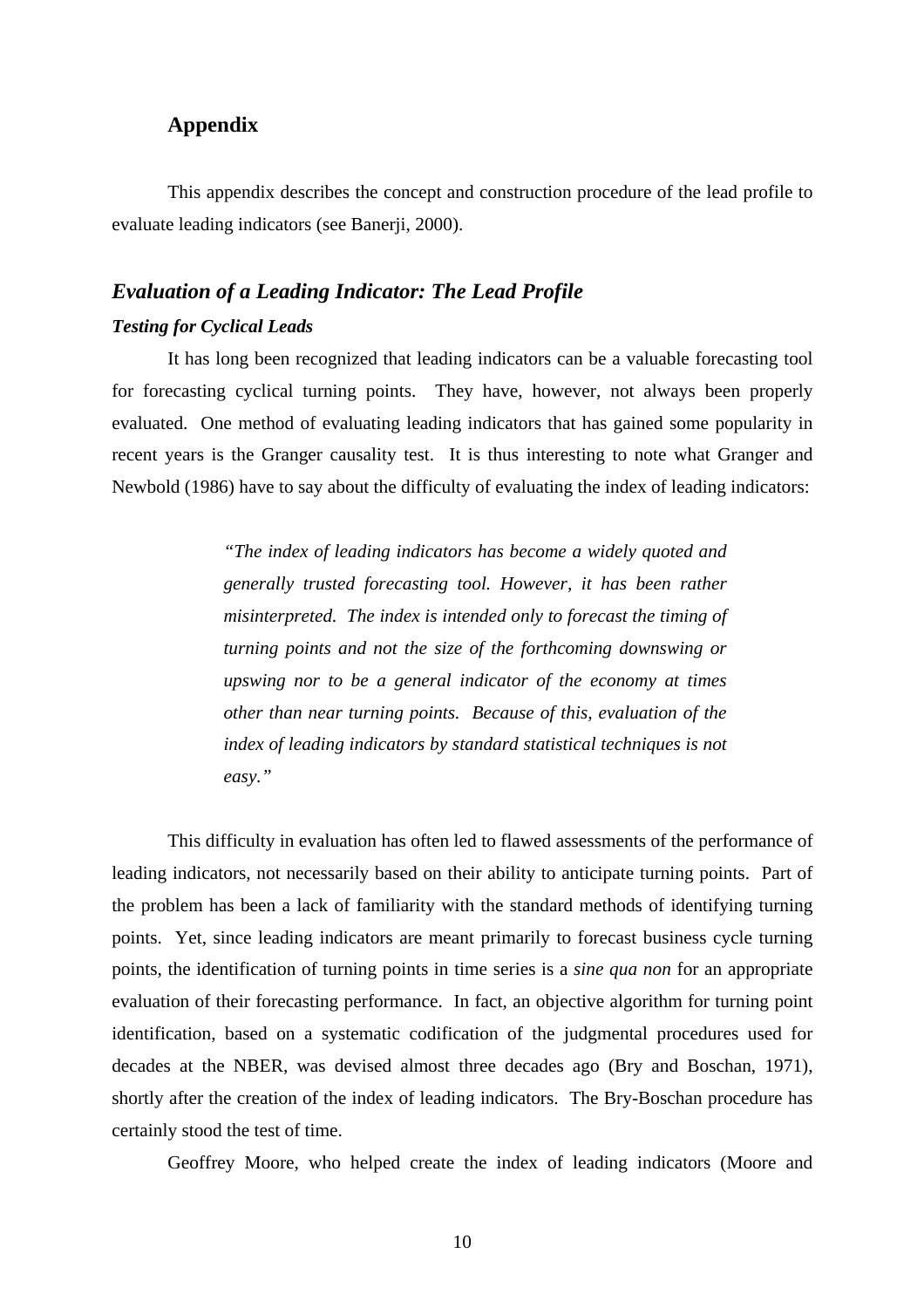Shiskin, 1967), used the Bry-Boschan procedure extensively in the decades following its creation (e.g., Klein and Moore, 1985). Other users have included King and Plosser (1989), who provide a description of the procedure. Watson (1994) points out that the Bry-Boschan procedure provides a good way to define turning points since it is based on objective criteria for determining cyclical peaks and troughs.

The objective (though not mathematically simple) definition of turning points given by Bry and Boschan's algorithmic formulation of the classical NBER procedure makes it possible to evaluate the performance of leading indicators in terms of an objective measure of the leads of leading indicators at turning points. In that sense, the Bry-Boschan procedure permits a more appropriate evaluation of the performance of leading indicators.

Given the cyclical turning points of a potential leading indicator, it is possible to measure the lead of that indicator at each business cycle turning point. However, many leading indicators cover only a small number of cycles. Thus the evaluation of leading indicators by parametric statistical methods is usually constrained by the limited number of cyclical turning points covered by the data. In addition, the need to make a heroic assumption that the probability distribution of the leads has a standard functional form also precludes the use of parametric tests of statistical significance.

This appendix suggests a simple nonparametric test to evaluate the cyclical leads of leading indicators, and describes lead profile charts that graphically depict these leads in probabilistic terms, to aid in the selection and evaluation of leading indicators.

#### *The Problem*

A number of considerations go into the evaluation of any time series as a cyclical leading indicator. The main issue is the evaluation of the magnitude of the leads of a leading indicator compared with a reference cycle (such as the business cycle) at cyclical turns as well as their leads compared with one another when two or more series are being compared. In all of these cases, the magnitude (and even the direction) of the lead may vary from one turn to the next. The problem, then, is the statistical significance of the leads, or of the difference in leads, as the case may be.

We have cited Granger and Newbold (1986) who suggest, in effect, that standard statistical approaches to the evaluation of leading indicators may be fraught with problems. The simpler classical approach of just measuring the mean and standard deviation of the leads does not result in tests of statistical significance without an assumption that the probability distribution of the leads has a standard functional form. Thus, no tests of significance can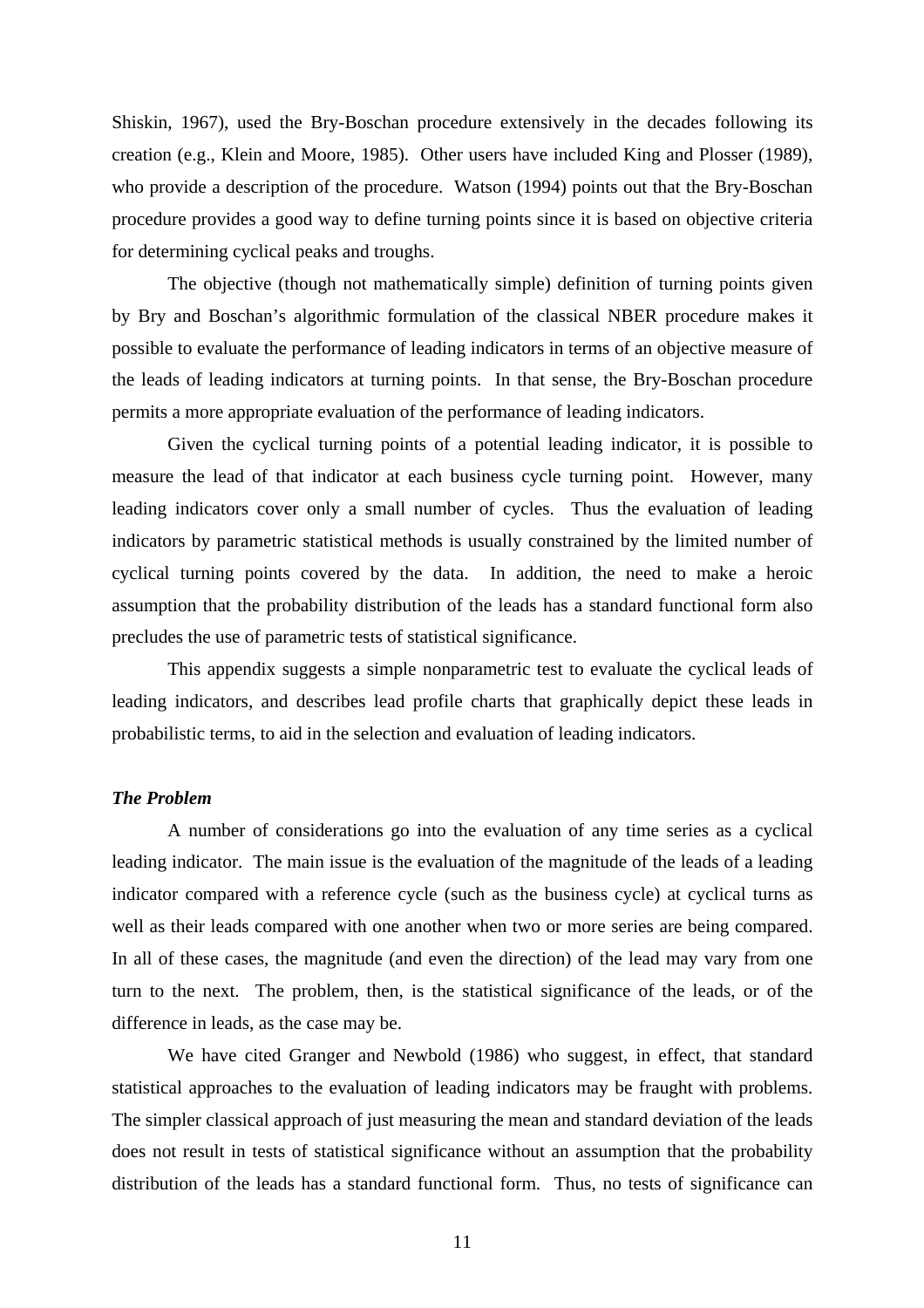usually be performed. Under such circumstances, simple nonparametric tests may be the most appropriate solution.

#### *Appropriate Nonparametric Tests*

Nonparametric tests are often called "distribution-free" because they do not assume that the observations were drawn from a population distributed in a certain way, e.g., from a normally distributed population. These tests also do not require the large samples needed to reliably estimate parameters of distributions assumed in parametric tests. Such tests should therefore be uniquely suited to testing the significance of leads, which may be small in number, and for which the probability distribution function is quite unknown.

Since the leads in question are differences in timing at cyclical turns (between a pair of indicators, for example), the appropriate nonparametric tests are those applicable to matched pairs of samples. The most powerful tests in this class assume interval scaled data (like temperature in degrees Celsius) where equal intervals at any point in the scale imply equal differences. Leads measured in months or quarters are at least interval scaled, so such tests can be used with data on leads.

The most appropriate test to assess the significance of leads within this class is the Randomization test for matched pairs. This test has a power-efficiency of 100%, because it uses all the information in the sample (Siegel, 1956), but it does not lend itself to manual computation for sample sizes greater than about nine pairs. In such cases, a simple computer program can be used.

#### *The Randomization Test for Matched Pairs*

The Randomization test (Fisher, 1935) is a simple and elegant way to test the significance of leads. The first step is to calculate the difference in timing at turns, that is, the leads of one indicator over another, or over the business cycle turning points. The null hypothesis, that these differences are not statistically significant, is to be tested against the alternative hypothesis that the leads are significant.

Now, some of the differences calculated in the first step may be positive, others negative. If the null hypothesis is true, the positive differences are just as likely to have been negative, and vice versa. So if there are N differences (from N pairs of observations), each difference is as likely to be positive as negative. Thus, the observed set of differences would be just one of  $2^N$  equally likely outcomes under the null hypothesis.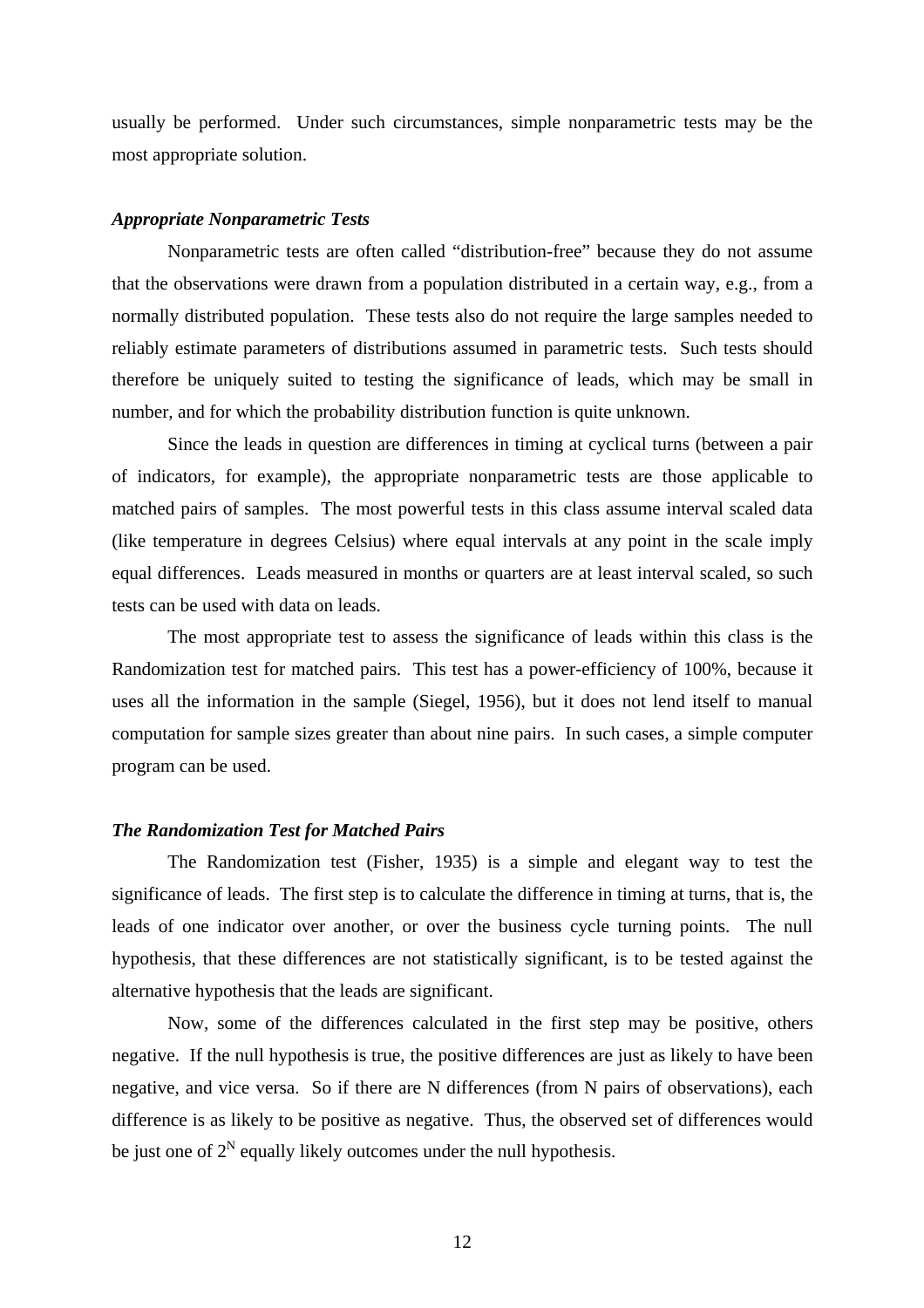Also, under the null hypothesis, the sum of the positive differences would, on average, equal the sum of the negative differences, so the expected sum of the positive and negative differences would be zero. If the alternative hypothesis was true, and the leads were positive and significant, the sum would very likely be positive.

The second step, therefore, is to sum the differences, assigning positive signs to each difference; then to switch the signs systematically, one by one, to generate all the outcomes which result in sums as high or higher than that observed. If there are R such outcomes, then the probability of the observed outcome (or a more extreme outcome) under the null hypothesis is  $(R/2^N)$ . In other words, the null hypothesis can be rejected at the 100(1- $(R/2^N)$ % confidence level.

An example of the manual computation involved is provided below.

#### *Leads of a hypothetical leading indicator over business cycle troughs*

The leads at troughs of this indicator compared to the business cycle troughs are 12, 4, 1, 0 and -27 months. The last figure represents a lag of 27 months. Although the convention is to use negative numbers for leads, and positive numbers for lags, it is simpler for the purpose of this exposition to think of leads as being positive, because we are, in general, concerned with the significance of leads, not lags.

The first step is to drop the zero-month lead from the analysis; keeping this observation would make no difference to the results, as is evident from the procedure for the Randomization test. Then  $N = 4$ , and the 4 observations are (12, 4, 1, -27), which add up to a sum of  $S = -10$ .

This sum S is now compared with the sums computed by starting with all positive numbers, and switching signs one by one so that the sums are in descending order until our sum of  $S = 10$  is reached:

| $Sum = 44$ | 27           | $\mathbf{1}$   | 4              | 12    |
|------------|--------------|----------------|----------------|-------|
| $Sum = 42$ | 27           | $-1$           | 4              | 12    |
| $Sum = 36$ | 27           | $\overline{1}$ | $-4$           | 12    |
| $Sum = 34$ | $-4$ $-1$ 27 |                |                | 12    |
| $Sum = 20$ | 27           | $\overline{1}$ | $\overline{4}$ | $-12$ |
| $Sum = 18$ | 27           | $-1$           | $\overline{4}$ | $-12$ |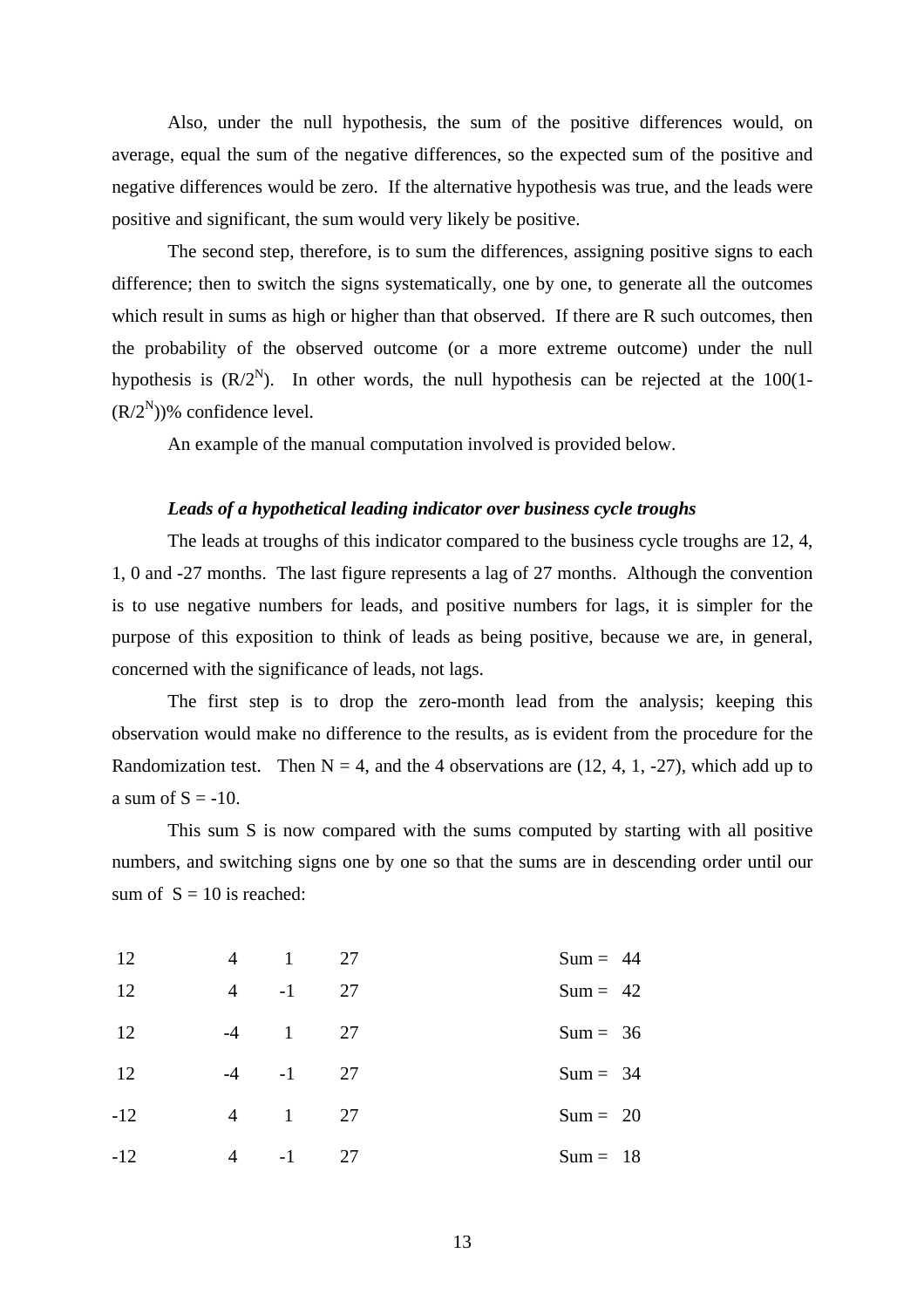| $-12$ | $-4$ 1             | 27 | $Sum = 12$      |
|-------|--------------------|----|-----------------|
| $-12$ | $-4$ $-1$ 27       |    | $Sum = 10$      |
| -12   | $\frac{4}{1}$ - 27 |    | $Sum = -10 = S$ |

Since R = 9 sums out of  $2^4$  (i.e., 16) possible combinations are greater than or equal to -10, the probability of such an outcome under the null hypothesis ("leads not significant") is 9/16  $= 0.5625$ , so that the null hypothesis can be rejected only at the 100 (1-0.5625)% = 43.75% level of confidence. Hence, the null hypothesis is not rejected for leads at troughs.

#### *Lead Profiles*

So far, the discussion has focused on the confidence level at which the null hypothesis ("leads not significantly different from zero") can be rejected in favor of the alternative hypothesis ("leads significantly greater than zero months"). Now, even if it is established that the leads are significantly greater than zero months, it might be interesting to know how much greater than zero months the leads are likely to be – for example, whether the leads are also significantly greater than one month.

This is easy to determine. All one needs to do is to subtract one month from each of the differences in timing at turns (already calculated in the first step of the Randomization test). Then, as before, one finds the confidence level at which the null hypothesis is rejected in favor of the alternative hypothesis that the difference in timing at turns significantly exceeds one month.

In this way one can also determine the confidence levels for the hypotheses that the leads exceed 2,3,4, …. K months – simply by subtracting 2,3,4, …. K respectively from the original differences before performing the Randomization test. We call this full set of confidence levels a "lead profile".

The lead profile is a graphical depiction of the leads in strictly probabilistic terms, that aids meaningful comparisons between the indices. It can be graphically represented in bar charts or "lead profile charts". The question answered by this chart is whether the difference between the leads of the two indices is statistically significant.

The advantage of lead profile charts is that these use as input just the information on the length of the leads at each turning point. However, by gleaning statistical inferences from the data rather than relying solely on averages, and by displaying the results graphically, they afford additional insights into the significance of leads.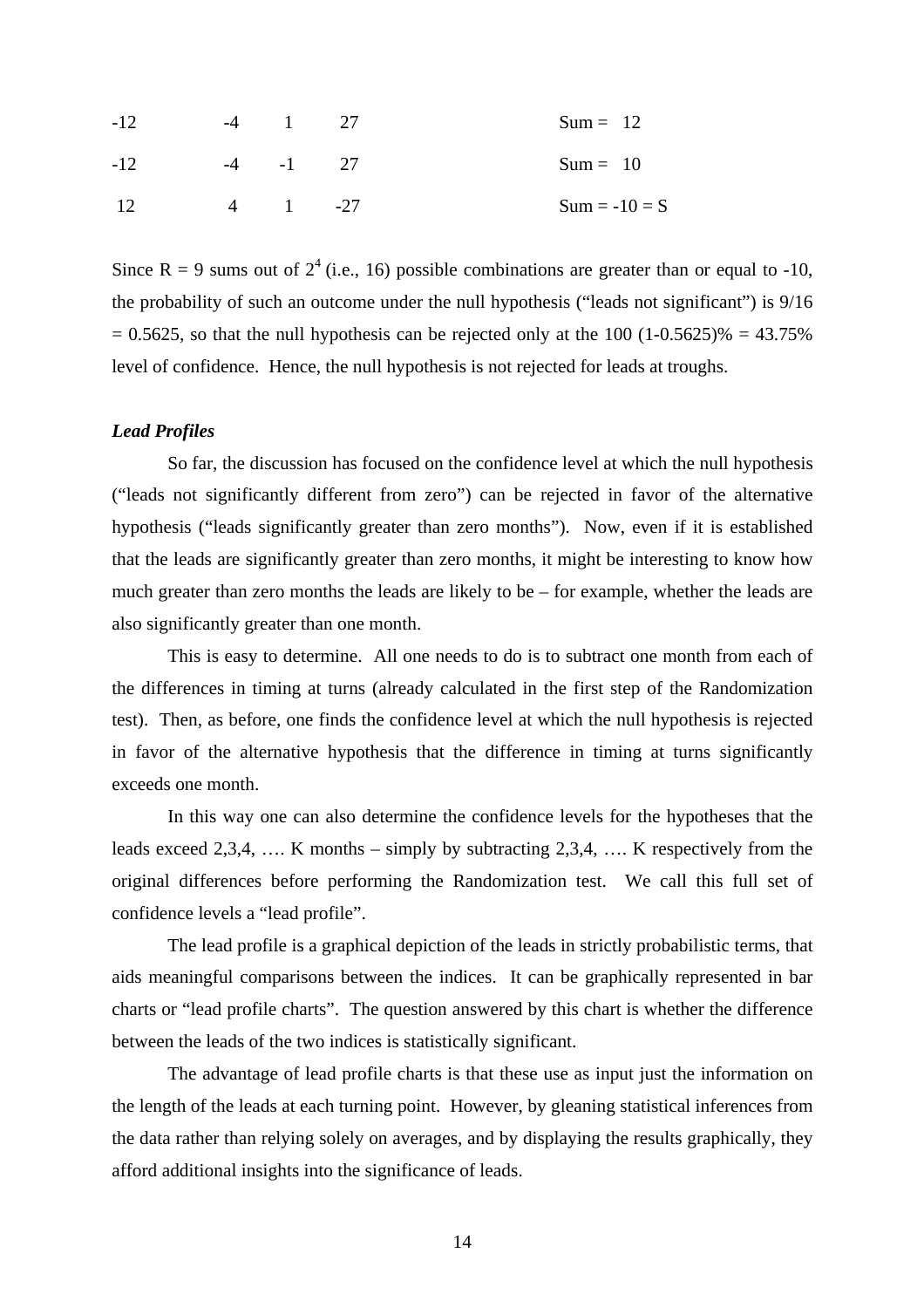Another major advantage of lead profiles lies in the explicit statistical inferences that can be made about the significance of leads without making any assumptions about the probability distribution of leads, or any restrictions on sample size. These inferences can be made about the leads of a given cyclical indicator over a reference cycle, such as a set of business cycle turning points. They can also be made about the leads of one cyclical indicator over another, to assess whether one has significantly longer leads than the other. Moreover, it is convenient to put lead profiles in the form of bar charts, for easy and effective visual appraisal of the significance of lengths of leads.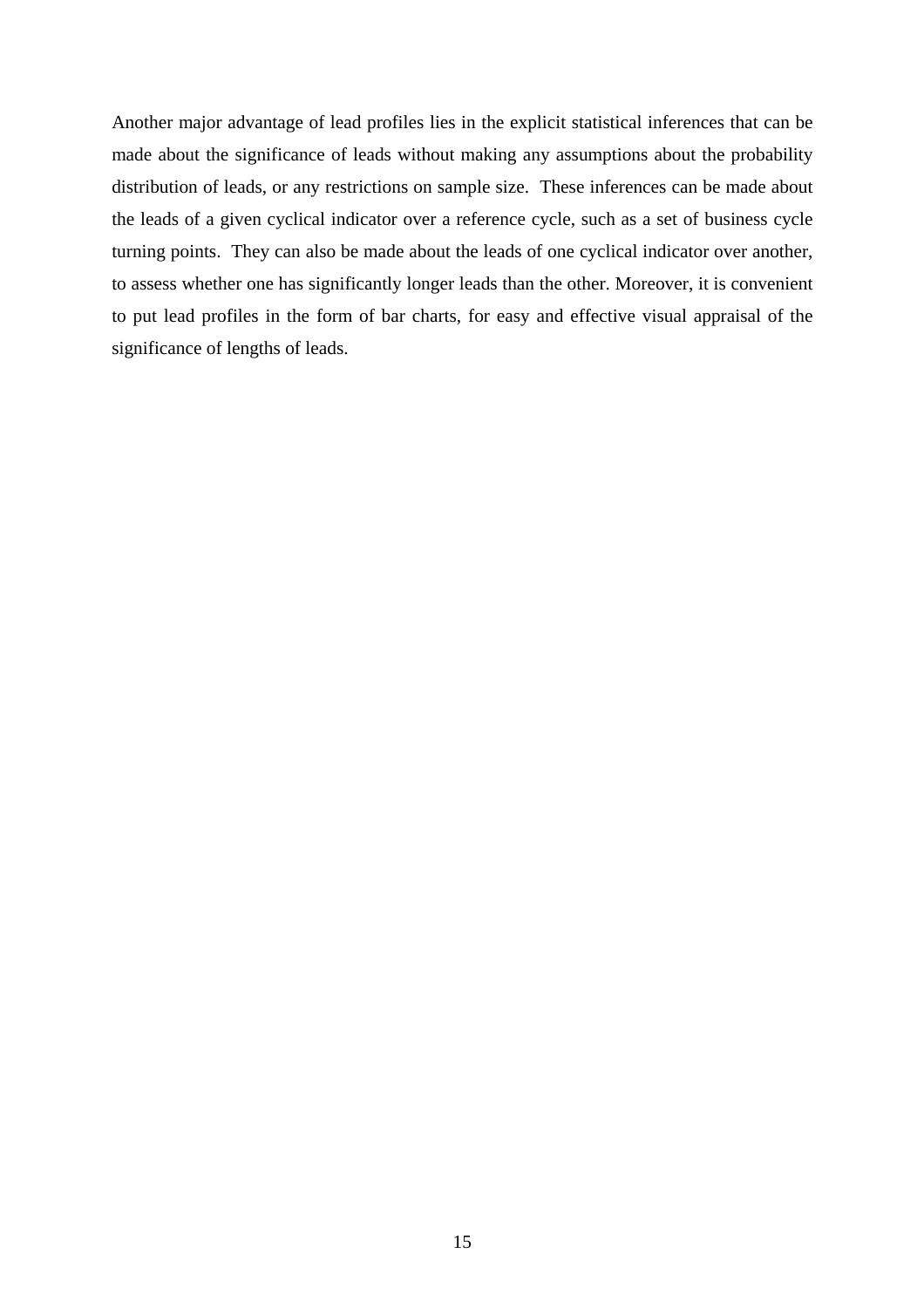### *References*

- Banerji, A. (2000), "The Lead Profile and Other Non-Parametric Tools to Evaluate a Survey Series," in K.H. Oppenlander, G. Poser and B. Schips (Eds.), *Use of Survey Data for Industry, Research and Economic Policy,* Aldershot, England*.*
- Bry, G. and C. Boschan (1971), "Cyclical Analysis of Time Series: Selected Procedures and Computer Programs," National Bureau of Economic Research, Technical Paper No. 20, New York.
- Burns, A.F. and W.C. Mitchell (1946), *Measuring Business Cycles*, National Bureau of Economic Research, New York.

Chitre, V.S. (1982), "Growth Cycles in the Indian Economy," *Artha Vijnana*, 24, 293-450.

\_\_\_\_\_\_\_\_\_ (1986), "Indicators of Business Recessions and Revivals in India," Gokhale Institute of Politics and Economics Working Paper.

Dua, P. and A. Banerji (1999), "An Index of Coincident Economic Indicators for the Indian Economy," *Journal of Quantitative Economics*, 15, 177-201.

\_\_\_\_\_\_\_\_\_\_\_\_\_\_\_\_\_\_ (2001a), "An Indicator Approach to Business and Growth Rate Cycles: The Case of India," *Indian Economic Review*, XXXVI, 55-78.

\_\_\_\_\_\_\_\_\_\_\_\_\_\_\_\_\_\_ (2001b), "A Leading Index for India's Exports," Development Research Group Study, No. 23, Reserve Bank of India.

\_\_\_\_\_\_\_\_\_\_\_\_\_\_\_\_\_\_\_ (2004a), "Monitoring and Predicting Business and Growth Rate Cycles in the Indian Economy", in *Business Cycles and Economic Growth: An Analysis Using Leading Indicators,* ed., P. Dua, Oxford University Press.

\_\_\_\_\_\_\_\_\_\_\_\_\_\_\_\_\_\_ (2004b), "Economic Indicator Approach and Sectoral Analysis: Predicting Cycles in Growth of Indian Exports", in *Business Cycles and Economic Growth: An Analysis Using Leading Indicators,* ed., P. Dua, Oxford University Press.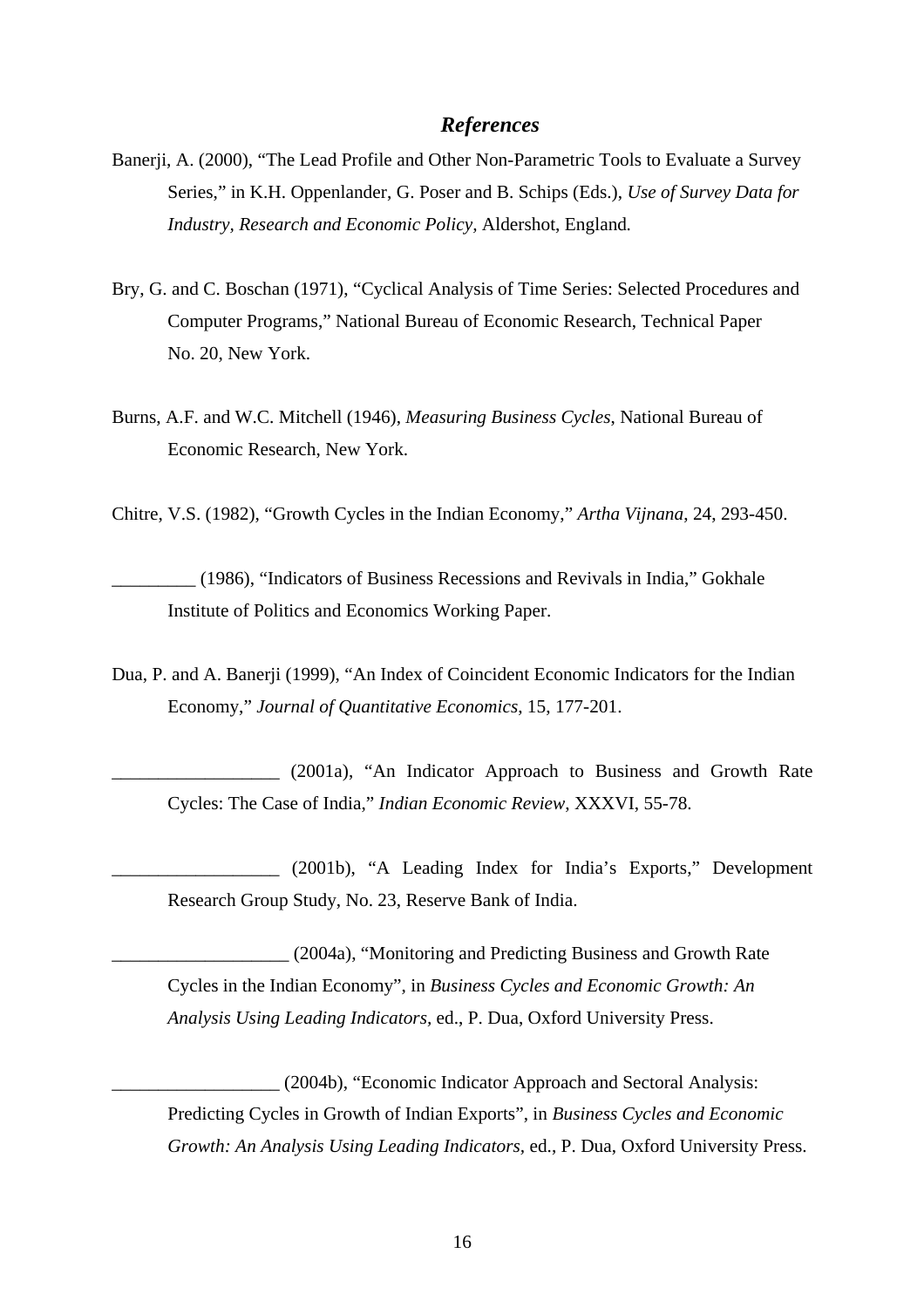Fisher, R.A. (1935), *The Design of Experiments,* Oliver & Boyd.

- Granger, C.W.J. and P. Newbold (1986), *Forecasting Economic Time Series,* Academic Press, San Diego, California.
- King, R.G. and C.I. Plosser (1989), "Real Business Cycles and the Test of Adelmans," Unpublished manuscript, University of Rochester.
- Klein, P.A. (1998), "Swedish Business Cycles Assessing the Recent Record," Working Paper 21, Federation of Swedish Industries, Stockholm.

and G.H. Moore (1978), "Forecasting Foreign Trade with Leading Indicators," in *Problems and Instruments of Business Cycle Analysis,* W.H. Strigel, ed., 159-181, Springer-Verlag, New York.

\_\_\_\_\_\_\_\_\_\_\_\_\_\_\_\_\_\_\_\_\_ (1980), "Further Applications of Leading Indicators to Forecasting Foreign Trade Flows and Balances," in *Business Cycle Analysis,* W.H. Strigel, ed., England: Gower Publishing Co.

\_\_\_\_\_\_\_\_\_\_\_\_\_\_\_\_\_\_\_\_\_ (1985), *Monitoring Growth Cycles in Market-Oriented Countries: Developing and Using International Economic Indicators*, Ballinger for NBER, Cambridge, Massachusetts.

Moore, G.H. (1976), "Forecasting Foreign Trade Flows with Leading Indicators," presented at the Second Conference of the International Federation of Associations of Business Economists, Cambridge, England, April.

\_\_\_\_\_\_\_\_\_\_ (1982), "Business Cycles" in *Encyclopaedia of Economics,* D. Greenwald, Editor-in-Chief, McGraw Hill Book Company, New York.

\_\_\_\_\_\_\_\_\_\_\_ and J. Shiskin (1967), *Indicators of Business Expansions and Contractions*, NBER, New York.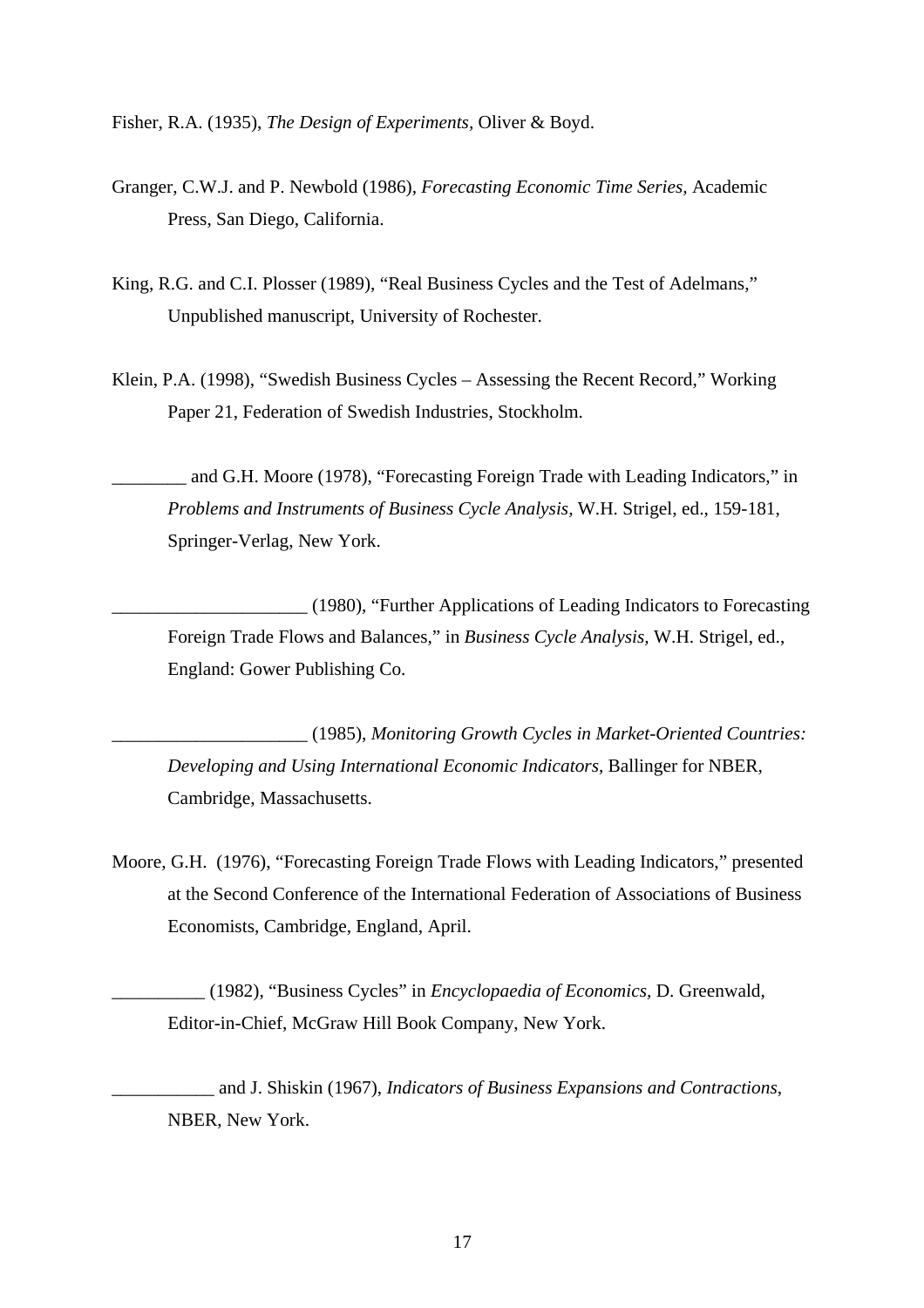- Reserve Bank of India (1993), "The Nominal Effective Exchange Rate (NEER) and the Real Effective Exchange Rate (REER) of the Indian Rupee," *Reserve Bank of India Bulletin,* July.
- Siegel, S. 91956), *Nonparametric Statistics for the Behavioral Sciences,* McGraw Hill, New York.
- Watson, M.W. (1994), "Business Cycle Durations and Postwar Stabilization of the US Economy," American Economic Review, 84, 24-46.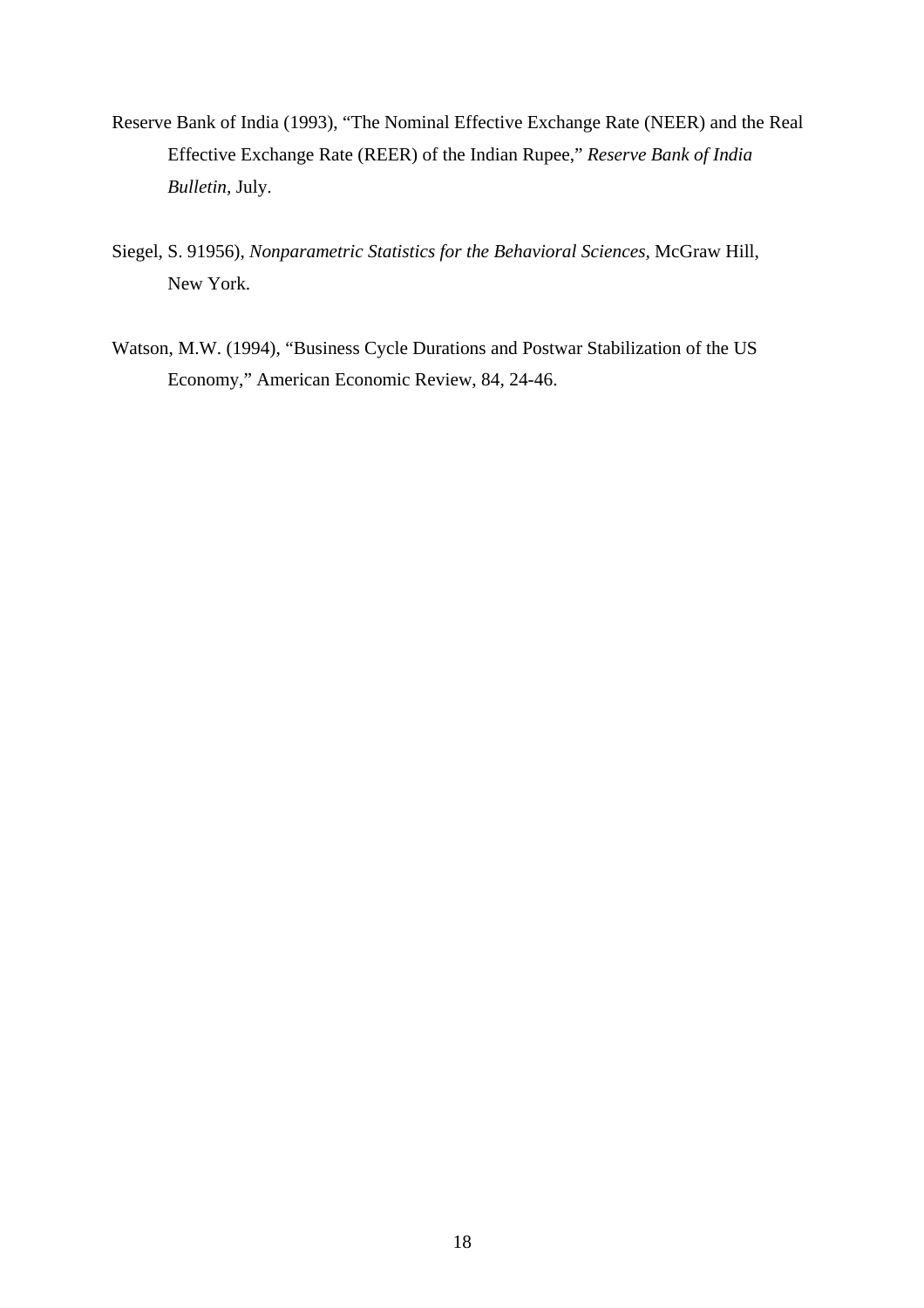## **Table 1**

| <b>Total Value of Exports,</b><br><b>Growth Rate</b> |              | Leading index of Exports,<br><b>Growth Rate</b> |                     | Lead(-)         | <b>OR</b> | $Lag(+)$      |
|------------------------------------------------------|--------------|-------------------------------------------------|---------------------|-----------------|-----------|---------------|
| <b>Troughs</b>                                       | <b>Peaks</b> | <b>Troughs</b>                                  | <b>Peaks</b>        | <b>Troughs</b>  |           | <b>Peaks</b>  |
| 11/1978                                              | 05/1979      | 07/1976                                         | 04/1978             | $-28$           |           | $-13$         |
| 05/1980                                              |              | 04/1980                                         | 01/1983             | $-1$            |           | extra         |
| 05/1988                                              | 02/1987      | 08/1985<br>09/1987                              | 04/1986             | extra<br>-8     |           | $-10$         |
| 02/1990                                              | 02/1989      | 06/1989                                         | 12/1988             | -8              |           | $-2$          |
| 05/1994                                              | 02/1993      | 11/1992                                         | 07/1991             | $-18$           |           | $-19$         |
|                                                      | 02/1996      | 07/1995                                         | 03/1994<br>01/1996  | extra           |           | extra<br>$-1$ |
| 05/1998                                              | 02/2000      | 10/1997                                         | 01/1999             | $-7$            |           | $-13$         |
| 11/2001                                              |              | 01/2001<br>03/2003                              | 05/2002             | $-10$<br>extra  |           | extra         |
|                                                      | 02/2004      |                                                 | 01/2004             |                 |           | $-1$          |
|                                                      |              |                                                 |                     | troughs         |           | peaks         |
|                                                      |              |                                                 | Average             | $-11$           | overall   | -8            |
| <b>Median</b>                                        |              |                                                 | $-8.0$              | $-10$<br>$-9.0$ | $-10.0$   |               |
|                                                      |              |                                                 | <b>Percent Lead</b> | 100             | 100       | 100           |
| <b>Std. Deviation</b>                                |              |                                                 |                     | 8.9             | 7.9       | 7.2           |

## **Turning Points of Growth Rate of Leading Index of Exports vis- à- vis Growth Rate of Total Value of Exports**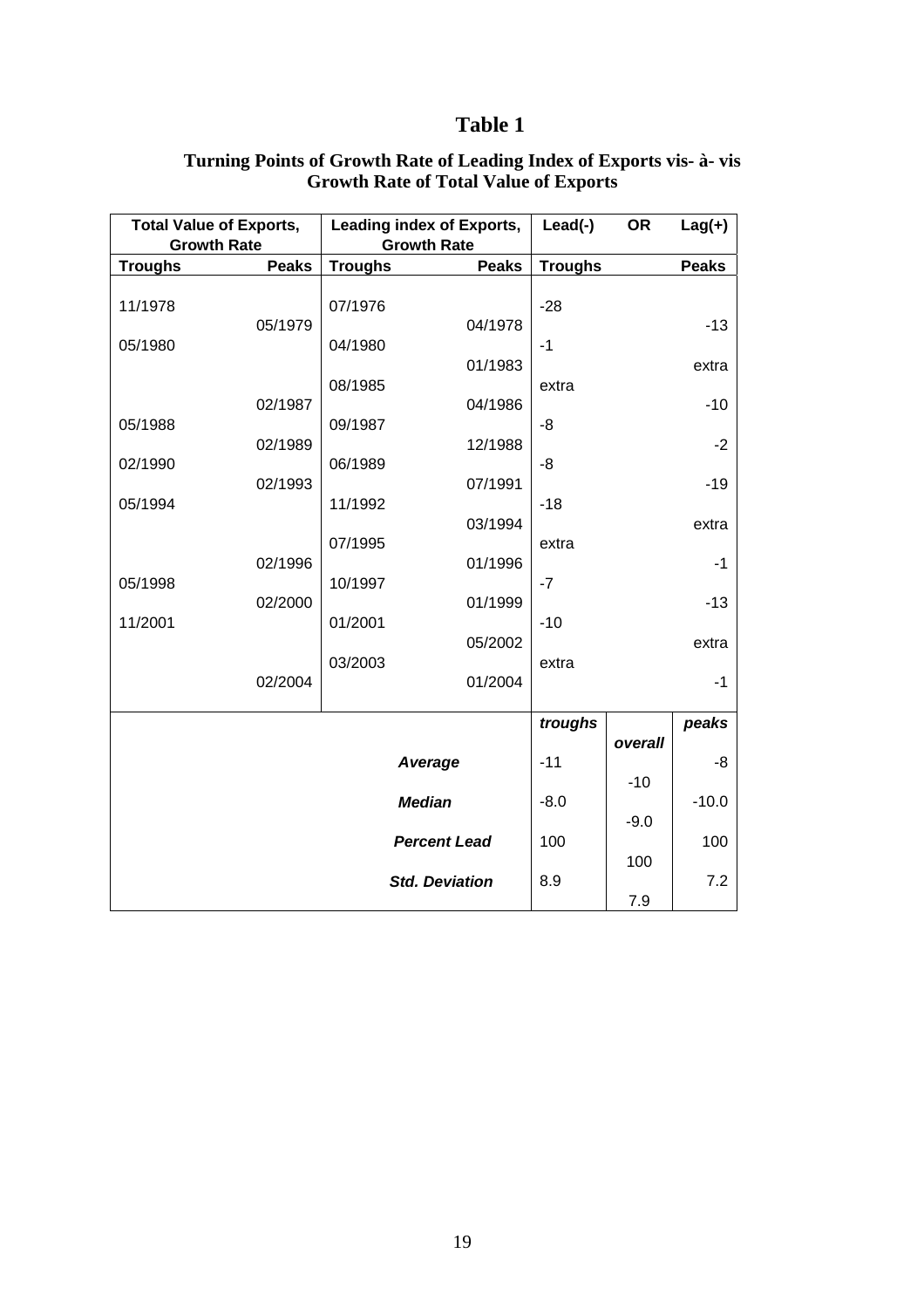**Figure 1 Growth Rate of Leading Index of Exports vs. Growth Rate of Total Value of Exports (Shaded areas represent downturns in the growth rate of total value of exports.)** 

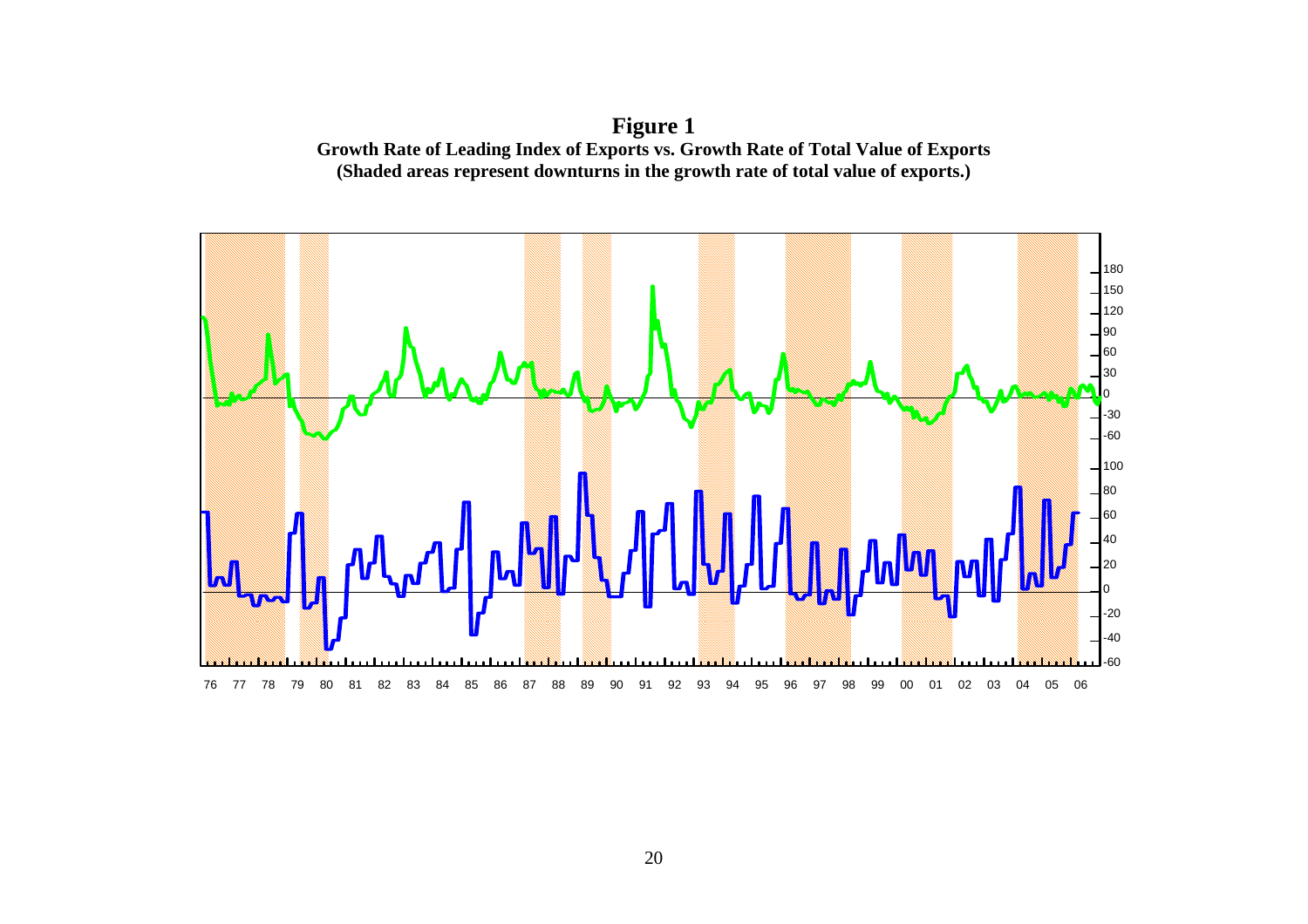

**Figure 2 Lead Profile: Growth Rate of Leading Index of Exports vs. Growth Rate of Total Value Index of Exports**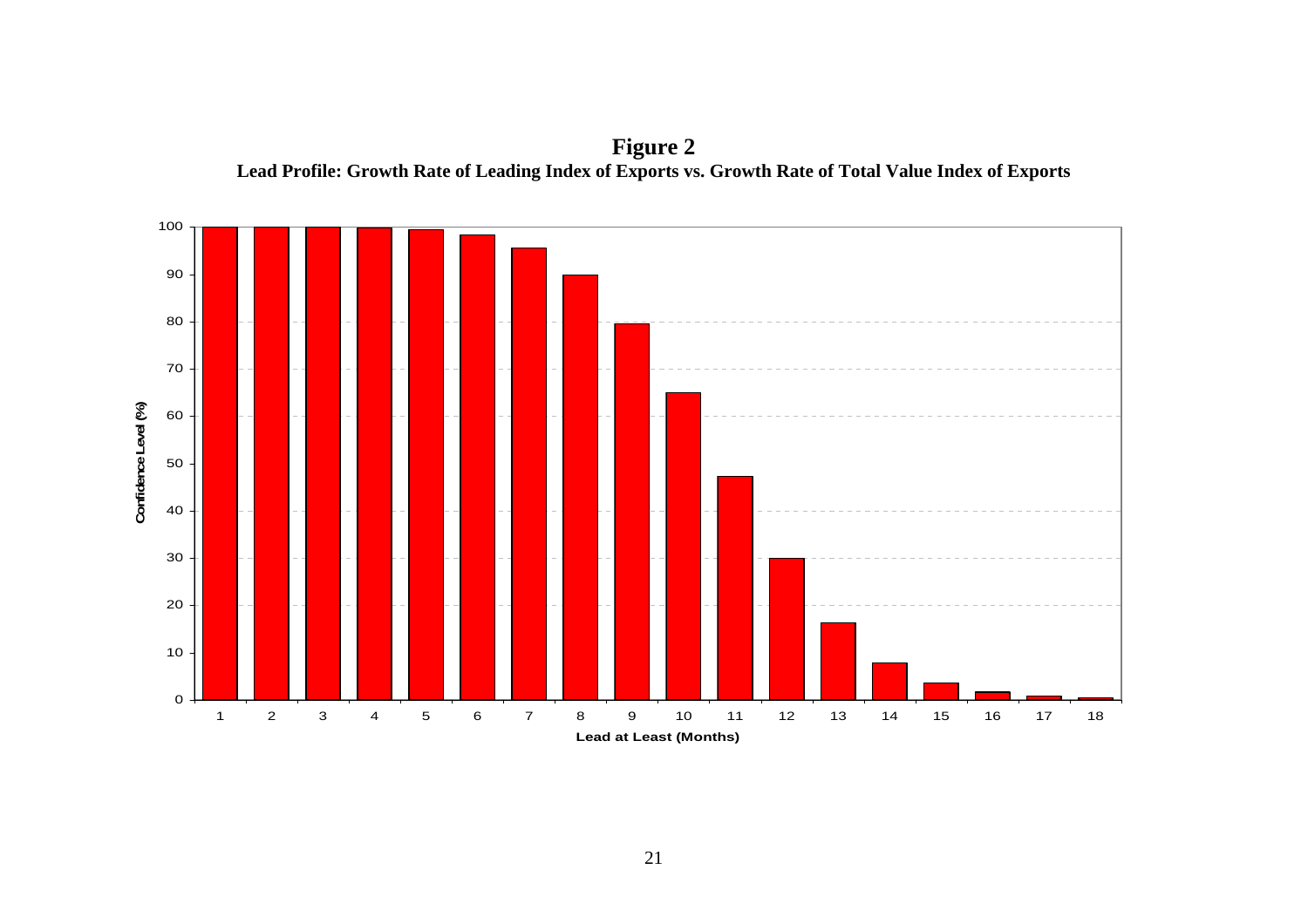

**Figure 3**